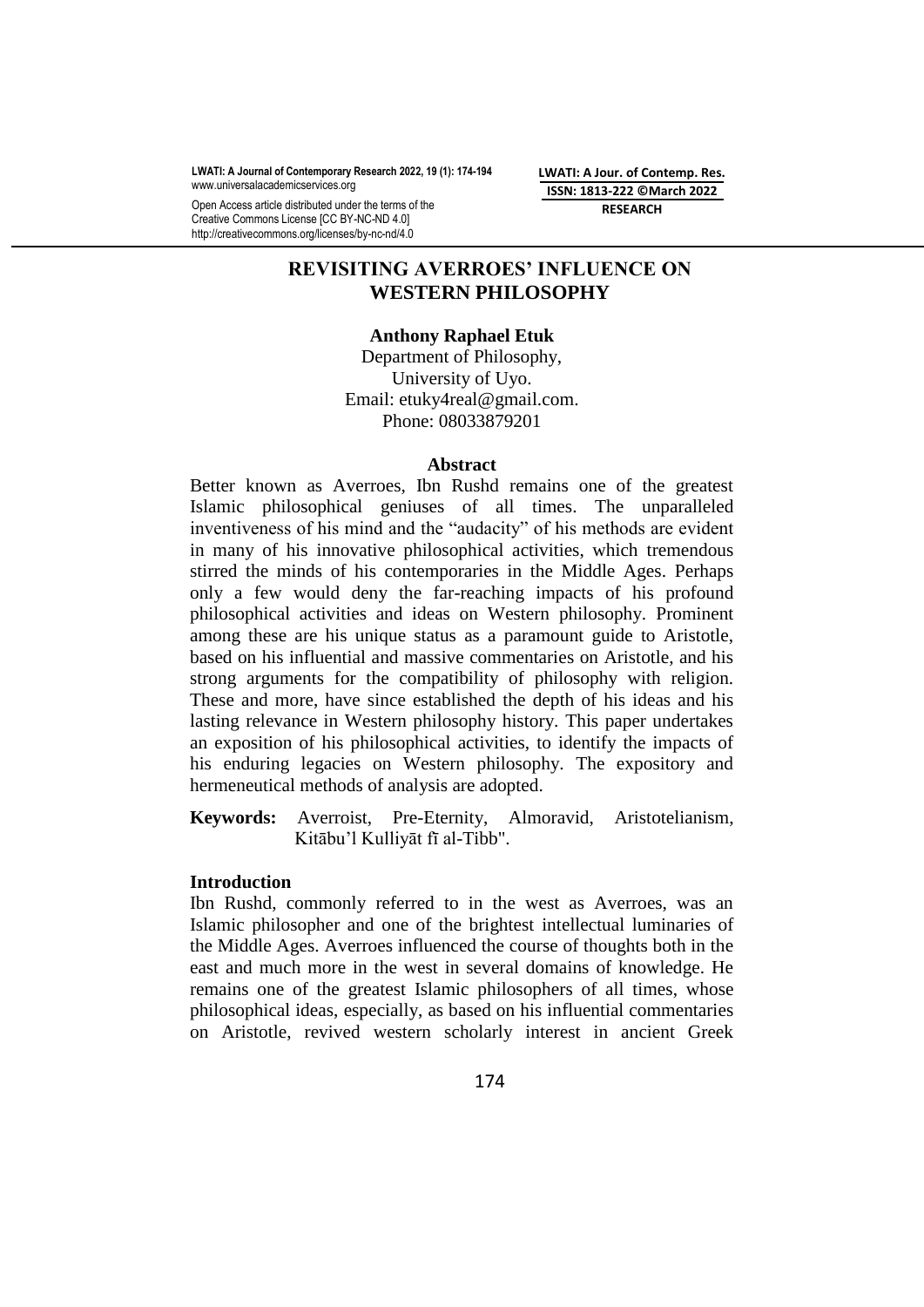Creative Commons License [CC BY-NC-ND 4.0] http://creativecommons.org/licenses/by-nc-nd/4.0 **LWATI: A Jour. of Contemp. Res. ISSN: 1813-222 ©March 2022 RESEARCH**

philosophers – whose works for the most part had been lost since the the fall of the Roman Empire in the sixth century. His philosophical thoughts caused a tremendous stir in the minds of his medieval contemporaries and centuries later. The hallmarks of his thoughts are his convictions that philosophy is capable of demonstrative certainty in many domains; that philosophy should play a central role within religious inquiry, rather than being an alternative to religion; that it is Aristotle who should be our preeminent guide in philosophy; and that all humans share the same intellect, that is, that there is only one single capacity for human knowledge – the material intellect – which is one and the same for all humans (Hasse 2020). Despite the attendant debates and controversies many of his ideas provoked, their invaluable epistemic currency remains deeply valued and undeniable at all times. This paper provides an expository study of such major elements of his influential philosophical ideas, in order to enunciate the far-reaching influences and the fortunes of his legacies on western philosophy.

## **Biography and books**

Averroes' full name is, Abu al-Walid Muhammad Ibn Ahmad Ibn Rushd. He is, however, commonly referred to as "Ibn Rushd" in Arabic, or "Averroes" in the Latin west. He was born in Cordova, Spain on 14 April 1126 at the very edge of the Islamic world [\(Arnaldez](https://en.wikipedia.org/wiki/Roger_Arnaldez) 1986). His father, Abdul-Qasim Ahmad, and his grandfather, Abdul-Walid Muhammad, were both influential chief judges (*Qadi)* of Cordova, at different times, under the Almoravid dynasty (Hillier 2004). Averroes studied the traditional Islamic *hadith* (traditions of Prophet [Muhammad\)](https://en.wikipedia.org/wiki/Muhammad) under with Ibn Bashkuwal (Wohlman 2009)*; fiqh* [\(jurisprudence\)](https://en.wikipedia.org/wiki/Islamic_jurisprudence) under al-Hafiz Abu Muhammad ibn Rizq; medicine and philosophy under Abu Jafar Jarim al-Tajail and Ibn Bajjah (also known as Avempace)[\(Arnaldez,](https://en.wikipedia.org/wiki/Roger_Arnaldez) 1986; Wohlman 2009).

By 1153 Averroes travelled to [Marrakesh](https://en.wikipedia.org/wiki/Marrakesh) (Morocco), then capital of the Almohad Caliphate, to perform astronomical observations and to support the Almohad project of building new colleges (Amaldez 1986). While in Marrakesh, he became friend with the philosopher Ibn Tufayl who was the official physician and counsellor to the Almohad Caliph, [Abu Yaqub Yusuf.](https://en.wikipedia.org/wiki/Abu_Yaqub_Yusuf) Ibn Tufayl later introduced Averroes to the Caliph, who was impressed by the young philosopher and took interest in him,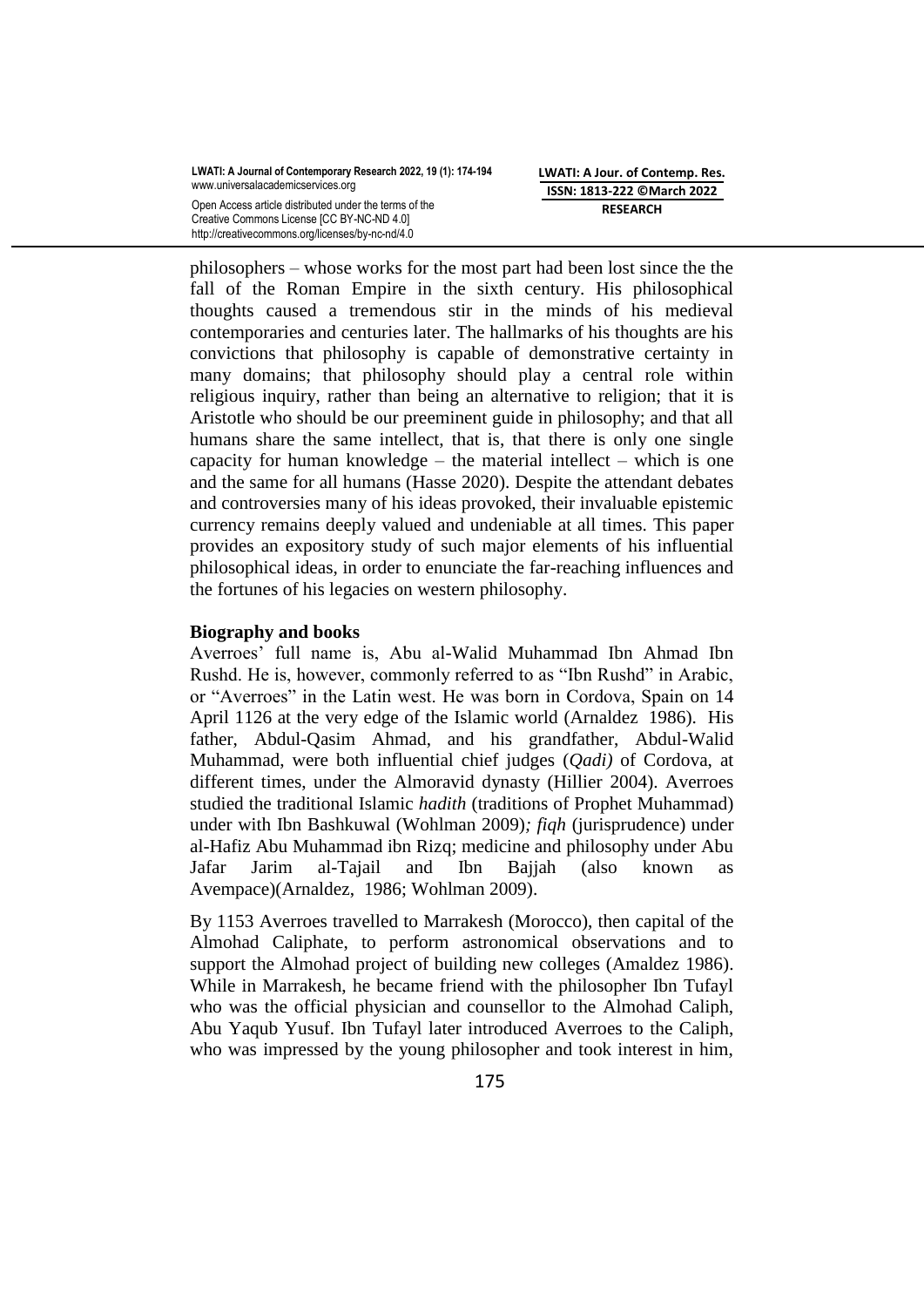Creative Commons License [CC BY-NC-ND 4.0] http://creativecommons.org/licenses/by-nc-nd/4.0 **LWATI: A Jour. of Contemp. Res. ISSN: 1813-222 ©March 2022 RESEARCH**

employing him initially as chief judge and later as chief physician (Fakhry 2001). This office led to an important break in his philosophical career; for the Caliph asked him to undertake the very important project of "re-translating and offering commentaries on the works of the Greek philosopher, Aristotle" (Bracy 2021). This commission marked the beginning of Averroes' massive and historic commentaries on Aristotle. Averroes "devoted much is his scholarly efforts to writing a series of commentaries on Aristotle, producing both brief epitomes and exhaustive, line-by-line studies" (Pasnau 2011). These commentaries would eventually take a life of their own, as they were later translated from Arabic into Hebrew and eventually into Latin, spreading from Muslim to the Jewish and to the Christian worlds.

In 1182 Averroes succeeded his friend, Ibn Tufayl, as court physician to the Caliph and later the same year he was appointed the chief judge (*Qadi)* of Córdova, a prestigious office that had once been held by his grandfather [\(Dutton](https://en.wikipedia.org/wiki/Averroes#CITEREFDutton1994) 1994). In 1184, the Caliph Abu Yaqub Yusuf, died and was succeeded by Abu Yusuf Yaqub. In the beginning, Averroes was patronized and respected by the succeeding Almohad Caliph Yāqūb Yusuf; but when he fell victim to religious Berbers' fanatics who were jealous of his genius, he fell out of the royal favour. Various charges were levelled against him; he was tried and condemned by a tribunal in Córdova, which ordered the burning of his works. His entire library consisting of invaluable books, except the scientific ones, was reduced to ashes in 1194-95. He was also exiled to Lucena, a Jewish village outside of Cordova [\(Arnaldez](https://en.wikipedia.org/wiki/Averroes#CITEREFArnaldez1986) 1986). However, in 1198, when the religious fanaticism subsided, Averroes was recalled to the royal court in Marrakesh (Morocco) by theCaliph. The philosopher rejoined the Caliph's court, but he died the same year at the age of 75.

Certainly, among the Islamic philosophers, Averroes made the strongest arguments on behalf of philosophy. However, those arguments would eventually take root, but not where he expected them to. Thus, Averroes is often described as a philosopher who failed to attract the attention of his first audience, resulting in the death of his philosophy at the hands of its intended Islamic readers. This was largely due to the orthodoxy controversies and storms his works generated among the Muslims in Spain, which was largely intolerant to philosophy (Kügelgen 1994).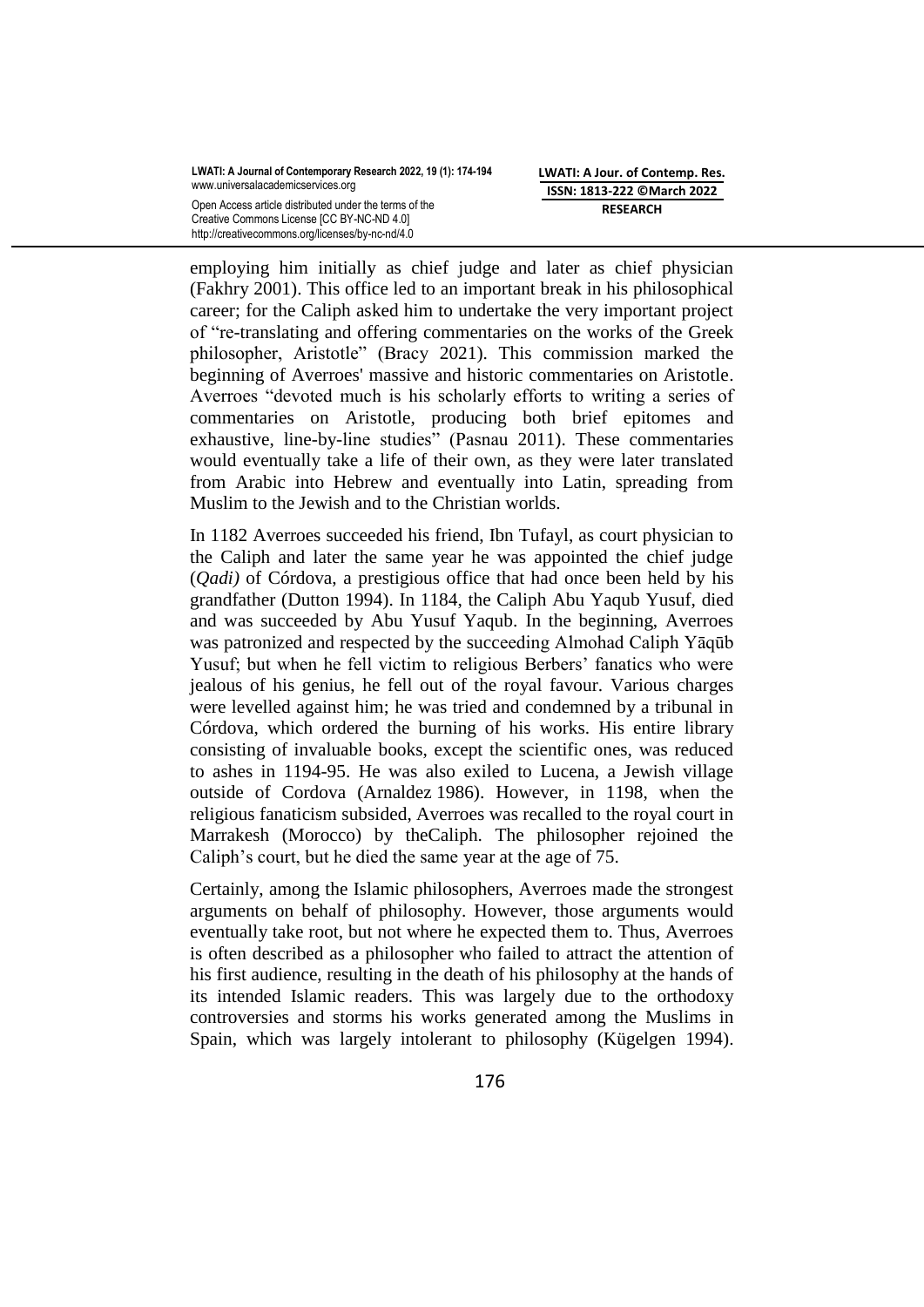Creative Commons License [CC BY-NC-ND 4.0] http://creativecommons.org/licenses/by-nc-nd/4.0 **LWATI: A Jour. of Contemp. Res. ISSN: 1813-222 ©March 2022 RESEARCH**

Hence, as the study of philosophy and science faded in Muslim countries, Averroes' writings and philosophical ideas found new audiences and intellectual appeal in the Latin West, "through which it influenced the thought of western Europe down to the modern era" (Turner, 1907.). Sustained later by the *Averroists* (the philosophical movement named after him), Averroes philosophy – Averroism – remained the dominant school of thought in the west, in spite of criticisms and condemnations by the Roman Catholic Church due to orthodoxy controversies some of his ideas raised. It continued to attract followers in the west up to the sixteenth century, when European thought began to diverge from Aristotelianism to humanism and science, due to the rising wave of the Renaissance.

Averroes was a prolific writer whose works covered a greater variety of subjects that extends over medicine, philosophy in all its branches, including logic, natural philosophy, astronomy, metaphysics, psychology, politics, ethics and jurisprudence or legal theory [\(Fakhry](https://en.wikipedia.org/wiki/Averroes#CITEREFFakhry2001)  [2001\)](https://en.wikipedia.org/wiki/Averroes#CITEREFFakhry2001). Principal in his philosophical writings is his attempt to return to [Aristotelianism,](https://en.wikipedia.org/wiki/Aristotelianism) which he believed had been "distorted by the Neoplatonist tendencies of the earlier Muslim philosophers such as Al-Farabi and Avicenna" (qtd. in Leaman 2002). His commentaries on Aristotle were his major life works, though he also wrote many of his own books. His commentaries are mostly divided into three kinds: the epitome or short commentary (*jawāmi* '), which featured at the start of his career; the paraphrase or middle commentary *(talkhīs)*, composed throughout his career; the literal or long commentary *(sharh or tafsir)*, dating to his later years. Some of his own major works where are the *Decisive Treatise on the Agreement Between Religious Law and Philosophy* (*Fa*ṣ*l al-Maqāl*); *Examination of the Methods of Proof Concerning the Doctrines of Religion* (*Kashf al-Manāhij*); *The Incoherence of the Incoherence* (*Tahāfut al-Tahāfut*); and the General Rules of Medicine (Kitābu'l Kulliyāt fī al-Tibb").

# **Averroes' philosophical ideas**

The fundaments of Averroes' versatile philosophical ideas can be discussed as follows: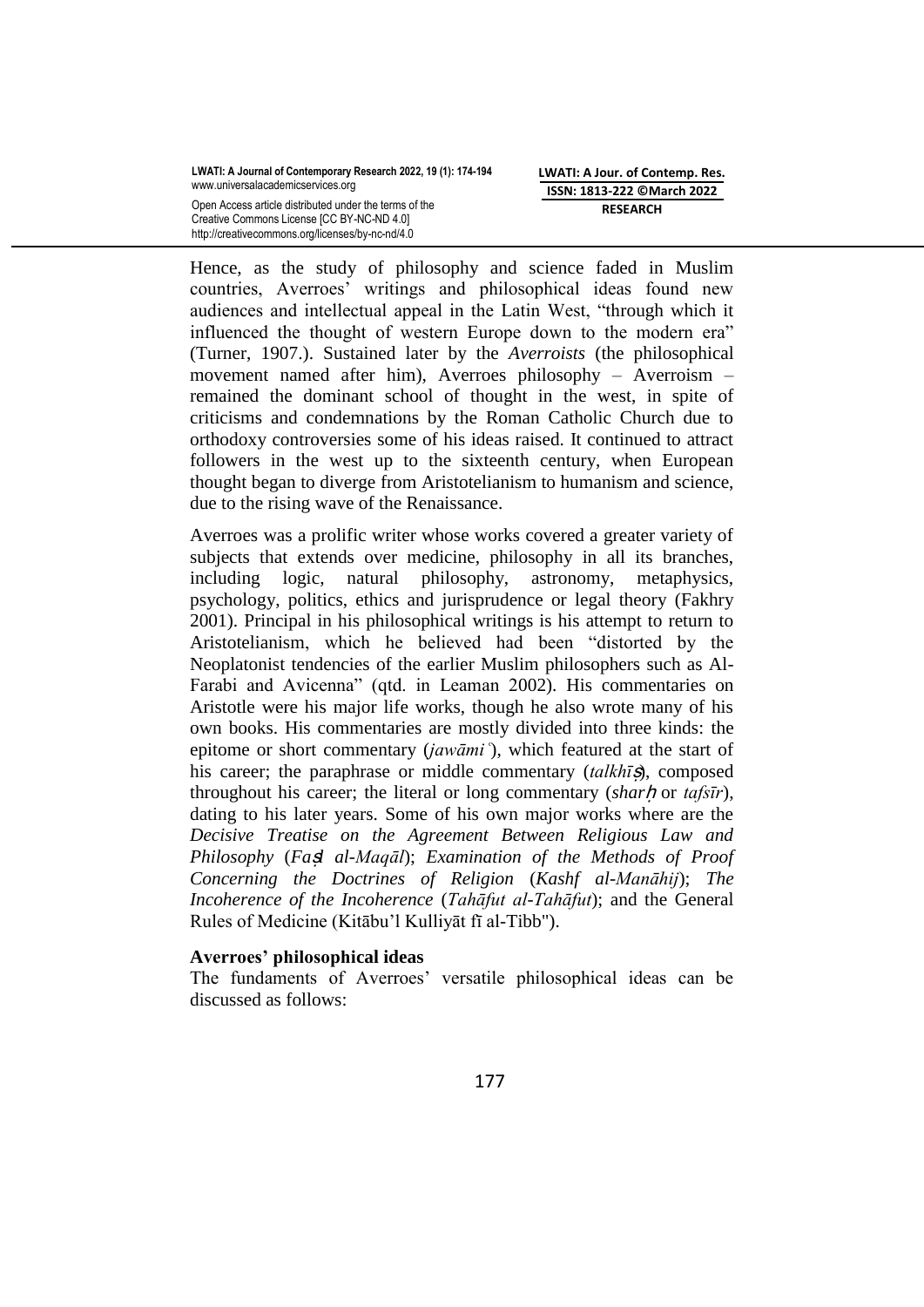Creative Commons License [CC BY-NC-ND 4.0] http://creativecommons.org/licenses/by-nc-nd/4.0 **LWATI: A Jour. of Contemp. Res. ISSN: 1813-222 ©March 2022 RESEARCH**

## **Compatibility of philosophy and religion**

Earlier in Muslim Spain, where the society was formulated on strict Islamic lines, philosophy was considered to be an irreligious subject. The discipline had come under attack particularly, from the *[Sunni](https://en.wikipedia.org/wiki/Sunni)* Islam tradition, and more specifically, from theological schools like the [traditionalist, the](https://en.wikipedia.org/wiki/Traditionalist_theology_(Islam)) *Hanbalite*, and the *[Ashari](https://en.wikipedia.org/wiki/Ashari_theology)* schools (Hillier 2004). A famous *Ashari* scholar, [al-Ghazali,](https://en.wikipedia.org/wiki/Al-Ghazali) had earlier his work, *The Incoherence of the Philosophers* (*Tahafut al-falasifa*), written in opposition to the attempts by earlier Islamic philosophers such as al-Farabi and Avicenna, to incorporate Aristotle's philosophy into Islamic worldview. Al-Ghazali, had charged philosophers with "non-belief in Islam and tried to disprove the teaching of the philosophers using logical arguments‖ (Leaman 2002). In his *Revivification of the Religion sciences,* he urged that Muslim believers should set aside not just philosophy and logic, but also the contentious debates and mathematical sciences in order to avoid being "infected with the evil and corruption of the philosophers" (qtd. in Pasnau 2011.).

However, in his *Decisive Treatise*, Averroes provides an apologetic response to al-Ghazali's attack on philosophy. As one, "anxious to establish harmony between religion and philosophy" (Ahmad n. 2021), he critically examines the tension between philosophy and religion*,* and challenged the anti-philosophical sentiments within the Islamic Sunni tradition sparked by al-Ghazzali. For him, philosophy is permissible in Islam (and in religion as a whole) and even compulsory among certain elites. Again, philosophy cannot contradict revelations in Islam because they are just two different methods of reaching the truth, and "truth cannot contradict truth" (qtd. in Adamson 2016). He makes a case for three valid "paths" of arriving at religious truths, and sees philosophy as one, if not the best of them, and for which reason, its study should not be prohibited (qtd. in Rosenthal, n.pg.). He evaluates his approach from his Aristotelian background, identifying Aristotle's three forms of arguments – demonstrative, dialectical, and [rhetorical;](https://www.merriam-webster.com/dictionary/rhetorical) and from this perspective, "divides humanity into philosophers, theologians and the common masses" (qtd. in Hillier 2004). Based on this perspective, the *[rhetorical](https://en.wikipedia.org/wiki/Rhetoric)* is based on persuasion, and is accessible to the common masses. The *[dialectical](https://en.wikipedia.org/wiki/Dialectic)* is based on debate, and often employed by theologians; and the *demonstrative* is based on logical deduction, and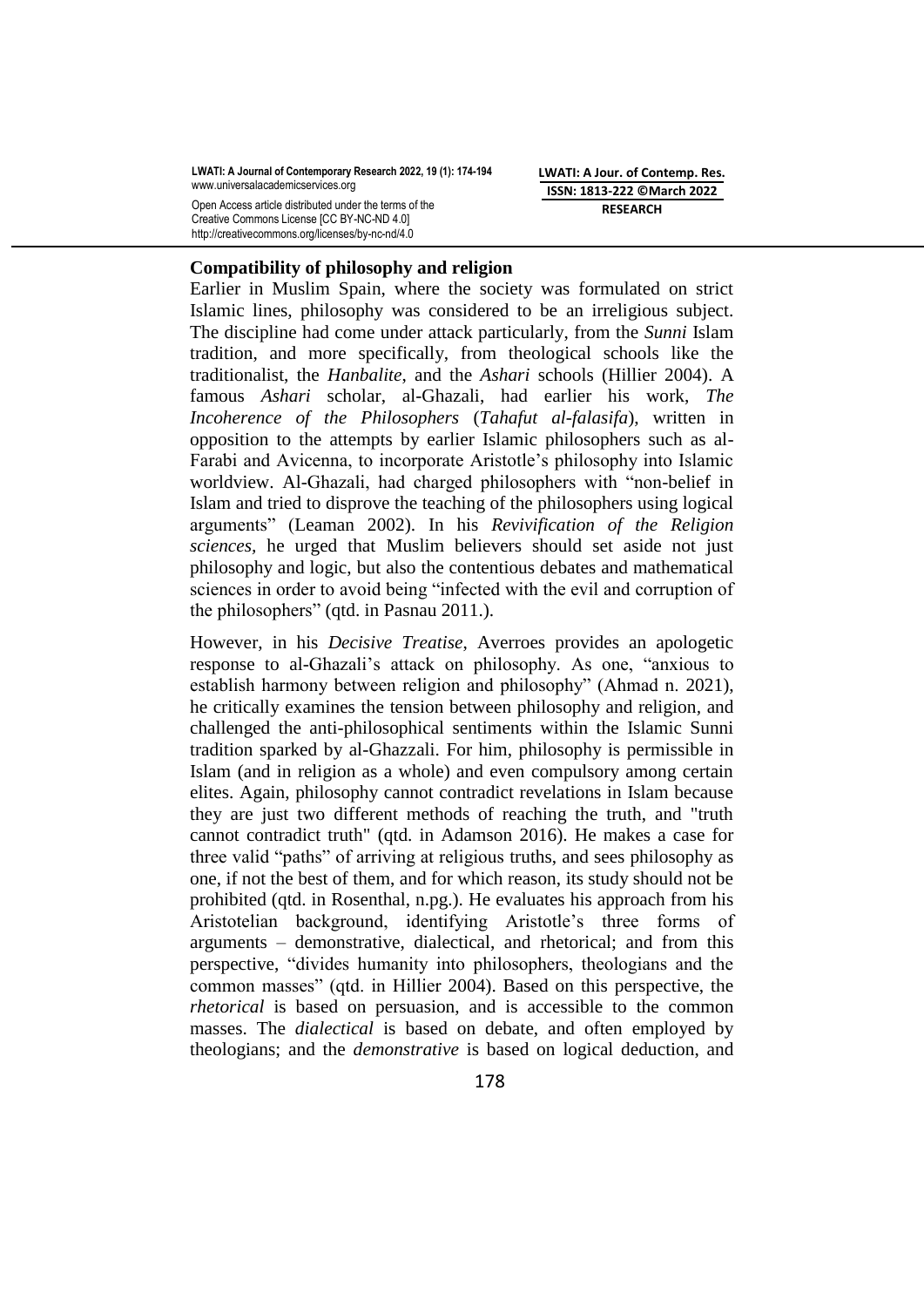**LWATI: A Jour. of Contemp. Res. ISSN: 1813-222 ©March 2022 RESEARCH**

often employed by philosophers (qtd. in [Adamson,](https://en.wikipedia.org/wiki/Averroes#CITEREFAdamson2016) 2016). According to Averroes, the Quran uses the rhetorical method of inviting people to the truth, which allows it to reach the common masses with its persuasiveness), whereas philosophy uses the demonstrative methods that are only available to the learned and provides the best possible understanding and knowledge (qtd. [Adamson,](https://en.wikipedia.org/wiki/Averroes#CITEREFAdamson2016) 2016).

For him, only the philosopher, employing certain logically demonstrative proofs is capable and competent (as well as obliged) to interpret the doctrines contained in the scripture (i.e. Qur'an), and not the Muslim *[mutakallimūn](https://www.britannica.com/topic/mutakallimun)* (dialectic theologians), who rely on [dialectical](https://www.britannica.com/topic/dialectic-logic) arguments. In his view, without engaging religion critically and philosophically, deeper meanings of the tradition can be lost, and this may ultimately lead to deviant and incorrect understandings of the divine. According to him, when conclusions reached by philosophy appear to contradict the text of the revelation, revelation must be subjected to interpretation or *allegorical* understanding to remove the contradiction (qtd. in [Guessoum xx\).](https://en.wikipedia.org/wiki/Nidhal_Guessoum) This interpretation must be done by those "rooted in knowledge" (a phrase taken from the Quran, 3:7), which for Averroes refers to philosophers who have "access to the highest methods of knowledge" (qtd. in Adamson 2016). He also argues that the Quran calls for Muslims to study philosophy because the study and reflection of nature would increase a person's knowledge of "the Artisan" (God) (qtd. in [Guessoum](https://en.wikipedia.org/wiki/Averroes#CITEREFGuessoum2011) xxii.).

# **Metaphysics Ideas**

For Averroes, of the various kinds of beings, substances are what exist in the most proper sense (Long Commentary on Aristotle's Metaphysics, 4.138 {125}). Among substances, the most familiar are concrete individuals like dogs and stones. But these are composite entities, and since the principles of a substance are themselves even more properly considered to be substances (Long Commentary on the Anima… II.8), the most fundamental substances in the sensible realm are the metaphysical ingredients of composite substances, namely, matter and form (LongMeta VII.44 {960}). Averroes explains that, underlying all changes, and enduring through it, is homogeneous matter, defined simply by its potentiality—that is, its potential to serve as subject for any earthly form. Conceived of without form, it is perpetually enduring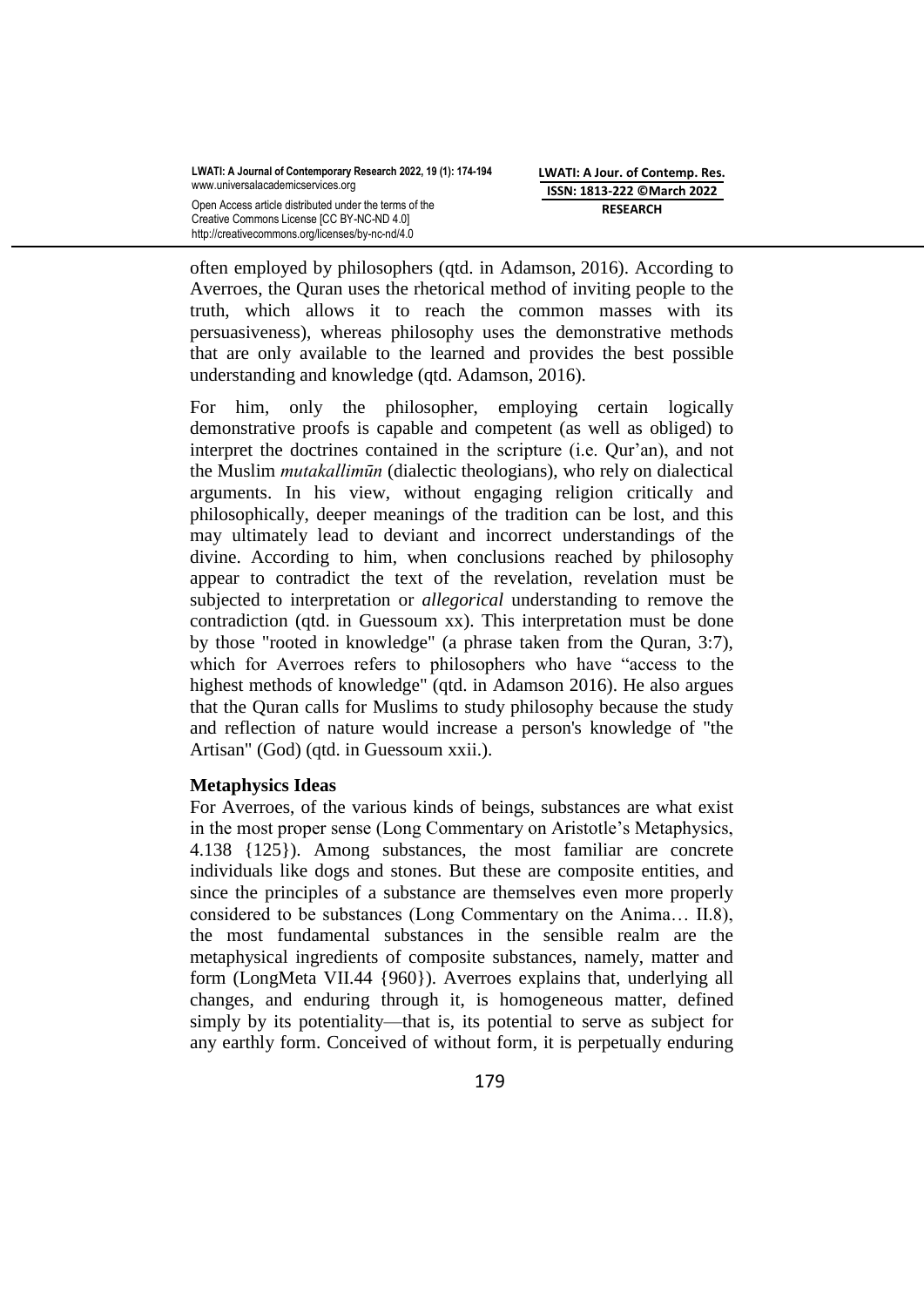Creative Commons License [CC BY-NC-ND 4.0] http://creativecommons.org/licenses/by-nc-nd/4.0 **LWATI: A Jour. of Contemp. Res. ISSN: 1813-222 ©March 2022 RESEARCH**

and numerically one everywhere. Accordingly, all transient bodies share this body that is numerically one, because it is "deprived of the divisions" of individual forms‖ (Long *Commentary on Aristotle's Metaphysics,*  XII.14). This is the concept of the "prime matter", which for Averroes, lies "halfway, as it were, between absolute non-being and actual being" (XII.14). Matter exists only when actualized by form, but the first form it receives is not the nature of the composite substance (dog, stone, etc.) but instead the "indeterminate dimensions" (absolute non-being) that give matter its corporeal character (actual being). Thus, he postulates a persisting extended substratum (prime matter) beneath all physical changes. But his conception of matter, far from making further forms unnecessary, explains how multiple forms can be instantiated in the same material stuff: "the presence of dimension in prime matter is a prerequisite for the existence of contraries" (*Compendium of Metaphysics,* 3.126). Since forms, by their nature, are always individuals, Averroes insists that universals do not exist outside the soul/mind (*Compendium of Metaphysics*, 2.73–5) – the theory does not require a "principle of individuation" for form. In other words, it is matter, which by nature, is extended that serves as the principle of individuation.

The other internal principle of composite substances is *form*. According to Averroes, form, equally counts as a substance, and indeed is substance in the most proper sense of the term. For him, substantial forms can be distinguished from accidents in that, a subject (a dog, a stone) endures through the gain and loss of its accidents, whereas when the substantial form of the subject departs, the subject ceases to exist. Thus, "form is the primary substance only because it is the cause of the determinate substance and the determinate substances come to be substance only by it" (*Long Commentary on Aristotle's Metaphysics* VII. 34). Simply put, for Averroes, the essence or quiddity of a thing is accounted for entirely by its form. Like Aristotle, Averroes argues that, in the cosmological sphere one finds things that are both moving and moved at once and things that are only moved. Hence, there must be something that imparts motion but is never moved; this is the Prime Mover (i.e., God). According to him, causes that are essentially ordered are simultaneous, such that the prior stages are a condition for the effect's ongoing existence, as when waves move a ship, the wind moves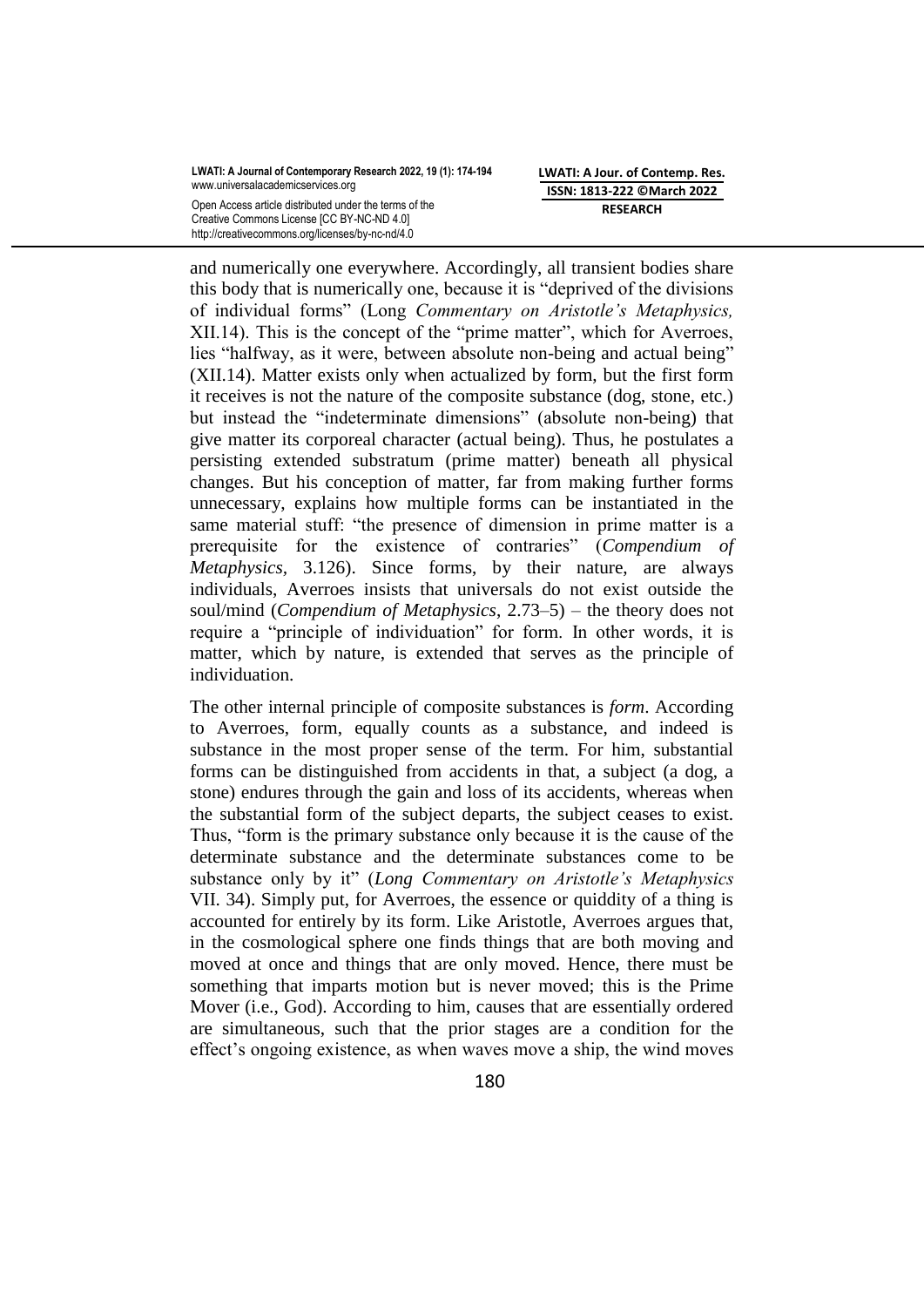the waves, and the wind is moved by elemental forces (Incoherence I.1 {59}).

In such a series there must be a First Cause, because an endless such series would be actually infinite all at once, which Averroes regards as impossible (Incoherence I.4 {275}). This First Cause cannot itself be something in motion, otherwise, some still prior mover would be required to move the supposedly First Mover, and this would lead to an essentially ordered infinity of movers (EpiMeta 4.139). Physics, thus, provides the proof for the existence of a Prime Mover, and metaphysics is concerned with the action of this Mover. The Prime Mover is the Ultimate Agent for Averroes and it must be Eternal and Pure Actuality. It did not merely push the universe into existence and remain idle thereafter – for the universe would slip into chaos. But how is the unmoved Prime Mover the principle of motion and causation in the cosmos without being moved itself? Here, Averroes contends that the Prime Mover moves the cosmos, particularly the celestial bodies, by being their object of desire. Averroes recognizes a problem within his view here.

## **On the existence and attributes of God**

Averroes lays out his views on the existence and attributes of God in the treatise, *The Exposition of the Methods of Proof Concerning the Beliefs of the Community*. Here, he dismisses the arguments for the existence of God given as by the different Islamic sects as well as the *a priori* metaphysical arguments of Ibn Sīnā, as inadequate and falling short of being demonstrative (*The Exposition of the Methods of Proof…* 1). For Averroes, God's existence can be demonstrated through a complex argument from the Aristotelian physics, starting from empirical features of the world that are better known to us. God serves not as an Efficient Cause, but only as a Final and Formal Cause (qtd. in Hillier 2004). Hence, for him, the two arguments that are logically sound and which cohere with the Quran are: the arguments from "providence" and "from invention" (qtd. in Hillier 2004). The *providence* argument considers that the world and the universe seem [finely purposed to support human](https://en.wikipedia.org/wiki/Fine-tuned_universe)  [life.](https://en.wikipedia.org/wiki/Fine-tuned_universe) Averroes cited the sun, the moon, the rivers, the seas and the location of humans on the earth. According to him, this suggests a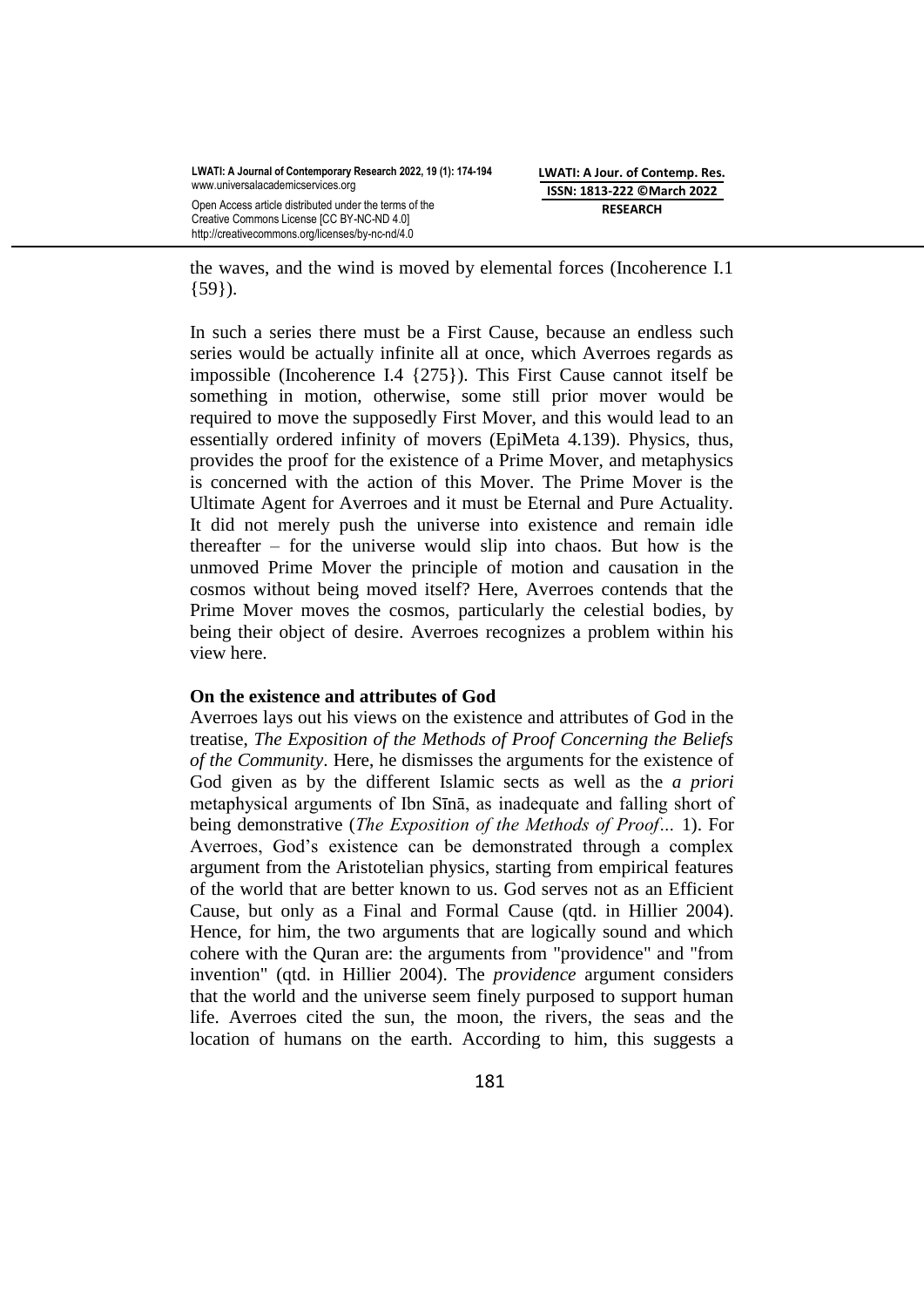Creator (Final Cause) who created them for the welfare of mankind (qtd. in Fakhry 2001). The argument from *invention* contends that worldly entities such as animals and plants appear to have been "invented"; therefore, a Designer (Formal Cause) was behind the creation and that is God (*The Exposition of the Methods of Proof…* 2). Averroes' two arguments here, are, *[teleological](https://en.wikipedia.org/wiki/Teleological_argument)* in nature and not *[cosmological](https://en.wikipedia.org/wiki/Cosmological_argument)* like the arguments of most Muslim kalam theologians of his day.

From establishing the existence of God, Averroes turns to explaining the nature and attributes of God. According to him, God alone, among intellectual beings, has no further object of intellectual contemplation that might serve as his final cause. On the contrary, like Aristotle, he maintains that God is a self-thinking being: "the First Form thinks of nothing outside itself<sup>"</sup> (*Incoherence* I.11 {435}). This accounts for God's unique *simplicity* as a *pure mind*, always fully actualized by nothing other than Himself. However, this leads to questions about the sense in which God can be said to have knowledge of the created world. For Averroes, God has knowledge of the created world in his own manner, neither in universal nor particular, not as if his thoughts are caused by the world, but rather as the Cause of the world (*Incoherence* I.3  $\{226-7\}$ , I.13  $\{462\}$ ). That is, the divine mind's "thinking its own self is identical with its thinking all existence" (*Incoherence* I.11 {435}). Again, for Averroes, terms are to apply to God and creatures in a nonunivocal way (*Long Commentary on Aristotle's Metaphysics,* XII.39 {1620–4}). That is, terms, for example, love, are not to be predicated of God as they are predicated of humans; for God's attributes, though have some similarities with, yet, are different from man's. This arises, for instance, not just in the case of knowledge but also in the case of *will*. For, since God "is exempt from passivity and change," He does not exercise *will* in the usual sense of the term (*Incoherence* I.3 {148}). Still, in another sense God is "an intending and willing agent" in virtue of the special causal relationship that God has to the world. Similarly, Averroes affirms, in a special sense, that God is the Creator of the world, and that God exercises providence over all existent beings, though he denies that any individual enjoys a special divine providence (*Long Commentary on Aristotle's Metaphysics,* XII.37 {1607}).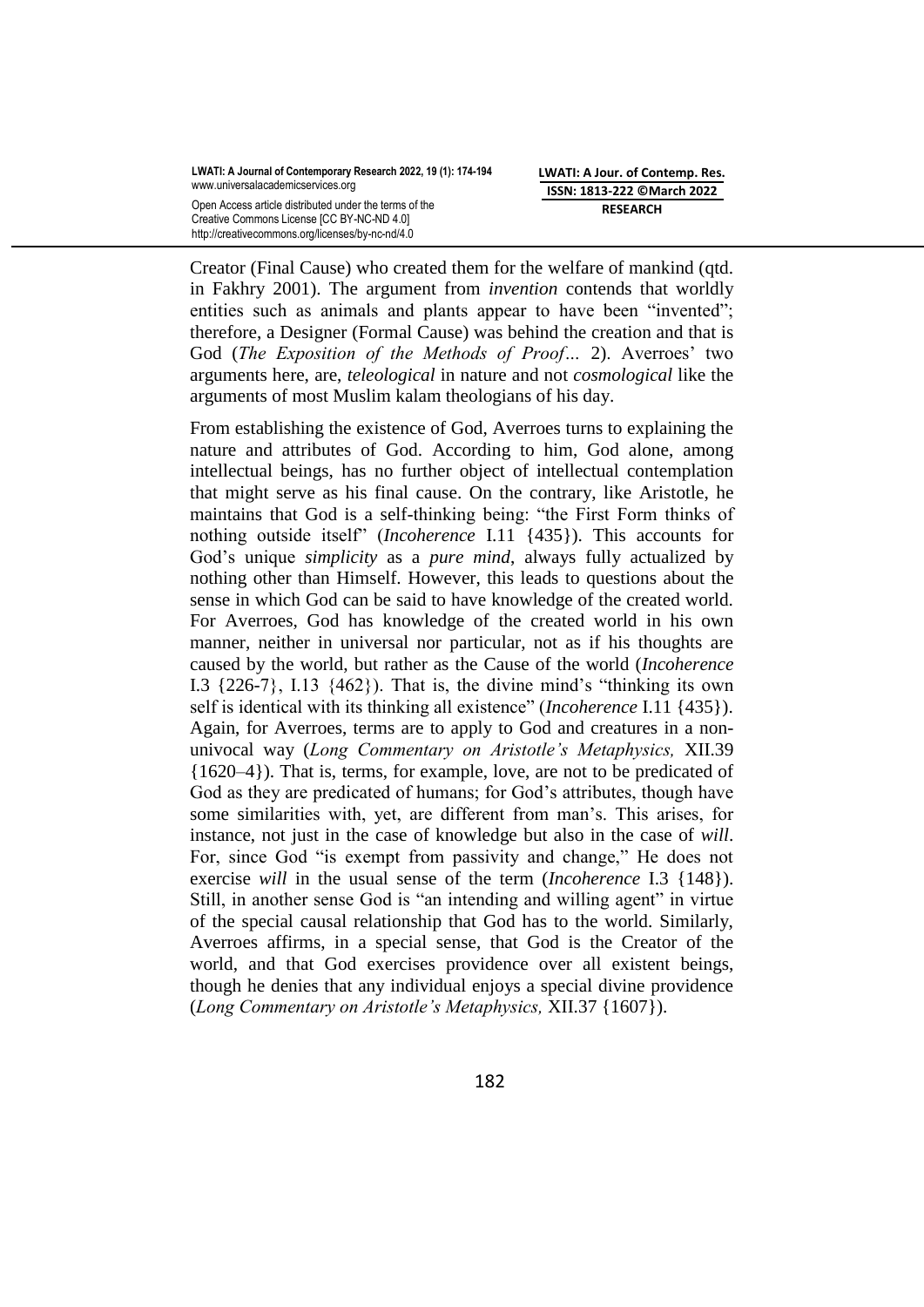**LWATI: A Journal of Contemporary Research 2022, 19 (1): 174-194** www.universalacademicservices.org

Open Access article distributed under the terms of the Creative Commons License [CC BY-NC-ND 4.0] http://creativecommons.org/licenses/by-nc-nd/4.0

**LWATI: A Jour. of Contemp. Res. ISSN: 1813-222 ©March 2022 RESEARCH**

#### **On the pre-eternity of the universe**

Centuries earlier, before Averroes, there had been debates among Muslim thinkers, bordering on whether the world was created at a specific moment in time or whether it had [always existed.](https://en.wikipedia.org/wiki/Eternity_of_the_universe) The Neo-Platonic Islamic philosophers, Al-Farabi and Avicenna had argued aerlier the world had always existed from eternity [\(Fakhry 2001\)](https://en.wikipedia.org/wiki/Averroes#CITEREFFakhry2001). This view was criticized by Muslim theologians and philosophers of the Ashari kalam tradition. Again, al-Ghazali, wrote an extensive refutation of the pre-eternity doctrine, and accused the Neo-Platonic philosophers of unbelief (*[kufr](https://en.wikipedia.org/wiki/Kufr)*) (qtd. in [Fakhry 2001\)](https://en.wikipedia.org/wiki/Averroes#CITEREFFakhry2001) in his *[Incoherence of the](https://en.wikipedia.org/wiki/Incoherence_of_the_Philosophers)  [Philosophers.](https://en.wikipedia.org/wiki/Incoherence_of_the_Philosophers)* Averroes responds to al-Ghazali's argument and charge in his *[Incoherence of the Incoherence](https://en.wikipedia.org/wiki/Incoherence_of_the_Incoherence)* (*Tahafut al-Tahafut)*, maintaining that the world had always existed, eternally; and that the differences between the two positions were not vast enough to warrant the charge of unbelief (qtd. in [Fakhry 2001\)](https://en.wikipedia.org/wiki/Averroes#CITEREFFakhry2001). Citing some verses that mention preexisting things like, "throne" and "water" in passages related to creation in the Quran, Averroes argues that the pre-eternity doctrine of the world does not necessarily contradict (qtd. in Hillier 2004). For him, a careful reading of the Quran implies that only the "form" of the universe was created in time but that its existence had been eternal (qtd. in [Fakhry](https://en.wikipedia.org/wiki/Averroes#CITEREFFakhry2001)  [2001\)](https://en.wikipedia.org/wiki/Averroes#CITEREFFakhry2001). Accordingly, God works differently from the man; for as humans, we can wilfully decide to perform some action and then wait a period of time before completing it. But for God, there can be no gap between decision and action; for nothing differentiates one time from another in God's mind; and there can be no physical limits that can restrict God from acting.

Averroes accuses al-Ghazzali of conflating the eternal and human will in a univocal manner. He rather explains that, for humans, the will is the faculty to choose between two options, and it is desire that compels the will to choose. But this understanding of will cannot be predicated of God in the same way as it is for man. God cannot have desire because that would entail a *change* within the Eternal, when the object of desire was fulfilled. Furthermore, the creation of the world is not simply the choice between two equal alternatives, but a choice of existence or nonexistence. Finally, if all the conditions for action were fulfilled, there would not be any reason for God not to act. God, therefore, being Omniscient and Omnipotent would have known from the eternal past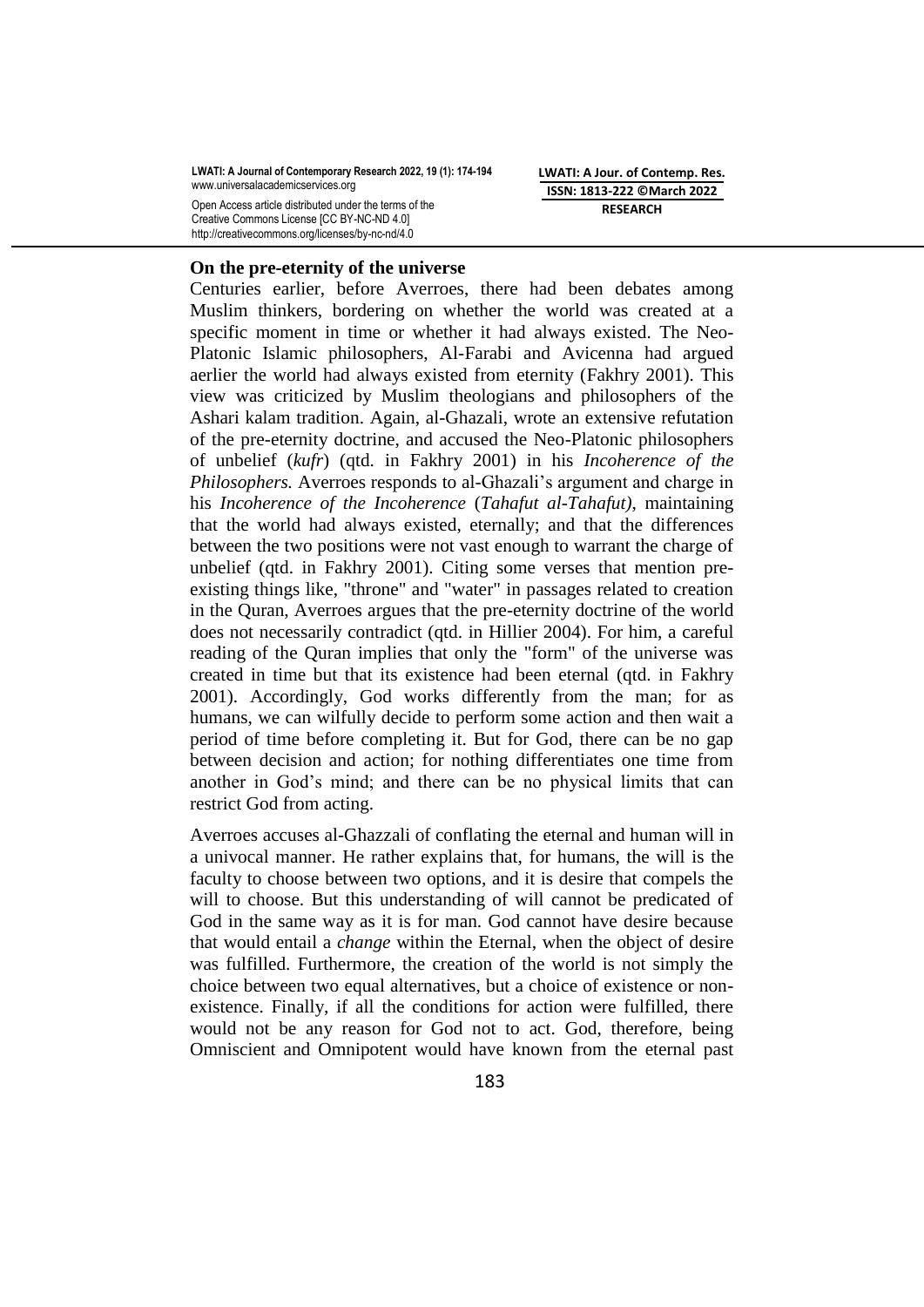Creative Commons License [CC BY-NC-ND 4.0] http://creativecommons.org/licenses/by-nc-nd/4.0 **LWATI: A Jour. of Contemp. Res. ISSN: 1813-222 ©March 2022 RESEARCH**

what he had planned to create, and without limit to his power, there would be no condition to stop the creation from occurring. Averroes rests his case here on more fundamentally on the nature of God as the First Cause. According to him, since God is Himself Unmoved, that is, wholly changeless as the First Cause, then His causal agency – the world  $-$  must likewise be eternal; for, "it is incoherent to posit an eternally existing, changeless Actuality (God), which suddenly springs into agency after having not acted for an eternity… the effect of a cause cannot be delayed after the causation" (*Incoherence*, I.1 {15}).

## **Logic and Methodology**

Fouad Ahmed (2021), explains that, "the general character of Averroes philosophy is illuminated by his overarching picture of logic". Averroes sees logic as the study of the conditions and rules that rightly guides the mind toward the conception of essences and the assent to propositions. His vision of an educated person is one "who has been instructed in the art of logic" (qtd. in Black 1990). He also promoted logic "as the key to a true understanding of religion" (Pasnau 2011). He divides logical processes into five types of argument: demonstrative, dialectical, rhetorical, poetical, and fallacious. These arguments are not distinguished by their forms, which are the same, but by their matter, that is, by their premises. According to him, the premises of demonstrative arguments are necessary; the premises of dialectical arguments are generally accepted, the premises of rhetoric are generally received, the premises of poetic arguments are imaginative, and the premises of fallacious arguments are deceiving (*Long Commentary on Posterior Analytic, I.7*).

Averroes sees *demonstration* as the center of logic and its very purpose; for it is the only procedure that leads to certainty in philosophy and "the most perfect kind of reflection (*na***z***ar*), using the most perfect kind of inference (*qiyās*)" (*Decisive Treatise* ... 3). However, this does not mean that non-demonstrative arguments are useless. Generally, where one kind of argument is not effective, other kinds of arguments should be used. Dialectic offers a path toward demonstration and to science, which, although it does not obtain certainty, is close to it. Rhetoric contributes, through its paradigms and enthymemes, to reinforcing and promoting demonstrative evidence. The study of fallacious reasoning is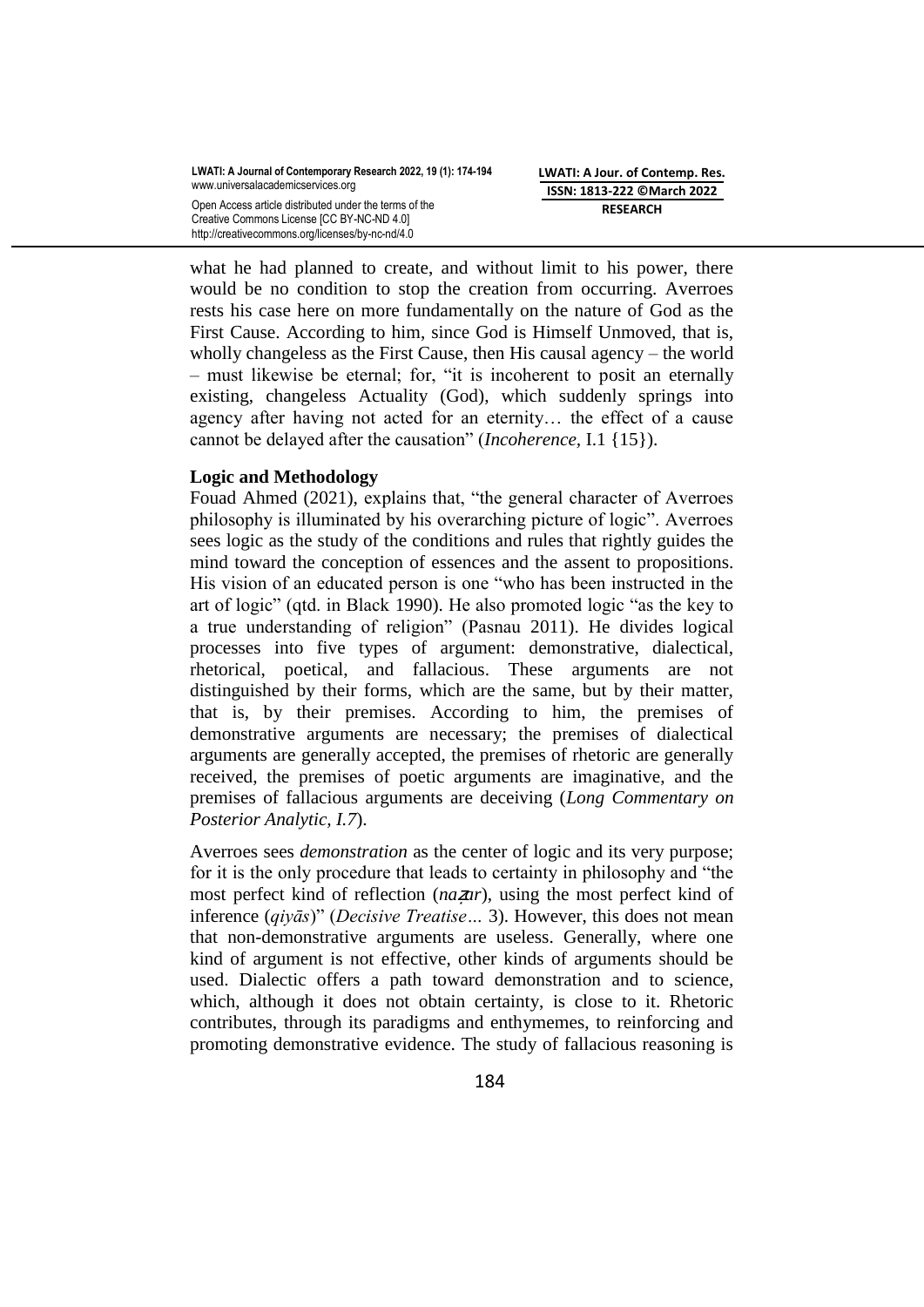Creative Commons License [CC BY-NC-ND 4.0] http://creativecommons.org/licenses/by-nc-nd/4.0 **LWATI: A Jour. of Contemp. Res. ISSN: 1813-222 ©March 2022 RESEARCH**

useful in assessing the faulty argumentative methods of the theologians (the *mutakallimūn*, that is, practitioners of *kalām*). In light of the high status of demonstration, Averroes considers it with great care in his commentaries. The purpose of examining demonstrative arguments is to understand the absolute demonstration that gives complete certainty and constitutes a science (*Long Commentary on Posterior Analytic* I.7).

## **Political Philosophy**

Averroes' political philosophy is laid out in his *Commentary on Plato's Republic*. He argues that, a Pious Caliphate is the model republic, where the dreams of Plato can be realized: where the Muslim [Imam,](https://en.wikipedia.org/wiki/Imam) [Caliph](https://en.wikipedia.org/wiki/Caliph) and lawgiver of the state, is the [philosopher-king](https://en.wikipedia.org/wiki/Philosopher-king) with the following attributes: Love of knowledge, good memory, love of learning, love of truth, dislike for sensual pleasures, dislike for amassing wealth, magnanimity, courage, steadfastness, eloquence and the ability to "light quickly on the [middle term"](https://en.wikipedia.org/wiki/Middle_term) (*Commentary on Plato's Republic* I. 21). He recommends the study of logic rather than mathematics in the training of the rulers and guards of the model republic and virtuous city. According to him, a ruler should have both wisdom and courage, which are needed for governance and defence of the state (qtd. in Fakhry 2001).

Averroes believes that *persuasion* and *coercion* are the two methods of teaching virtue to citizens in the state (*Commentary on Plato's Republic Republic,* II.64). Persuasion is the more natural method consisting of rhetorical, dialectical and demonstrative methods; sometimes, however, coercion is necessary for those not amenable to persuasion, e.g., enemies of the state. Thus, he justifies war as a last resort, and supports this using some Quranic verses (qtd. in Fakhry 2001). He advocates for women's participation in politics, including participating as soldiers, philosophers and rulers (qtd. in Fakhry 2001). For him, women are equal to men in all respects and possess equal capacities to shine in war and peace. He regrets that the Muslim societies of his time limited the public role of women, a practice which he considers as harmful to the state's wellbeing (*Commentary on Plato's Republic Republic* I.54).

## **Ethical Views**

In line with the Aristotelian view, Averroes takes the goal of human life happiness (qtd. in Hourani 1962). He explains that for ordinary people,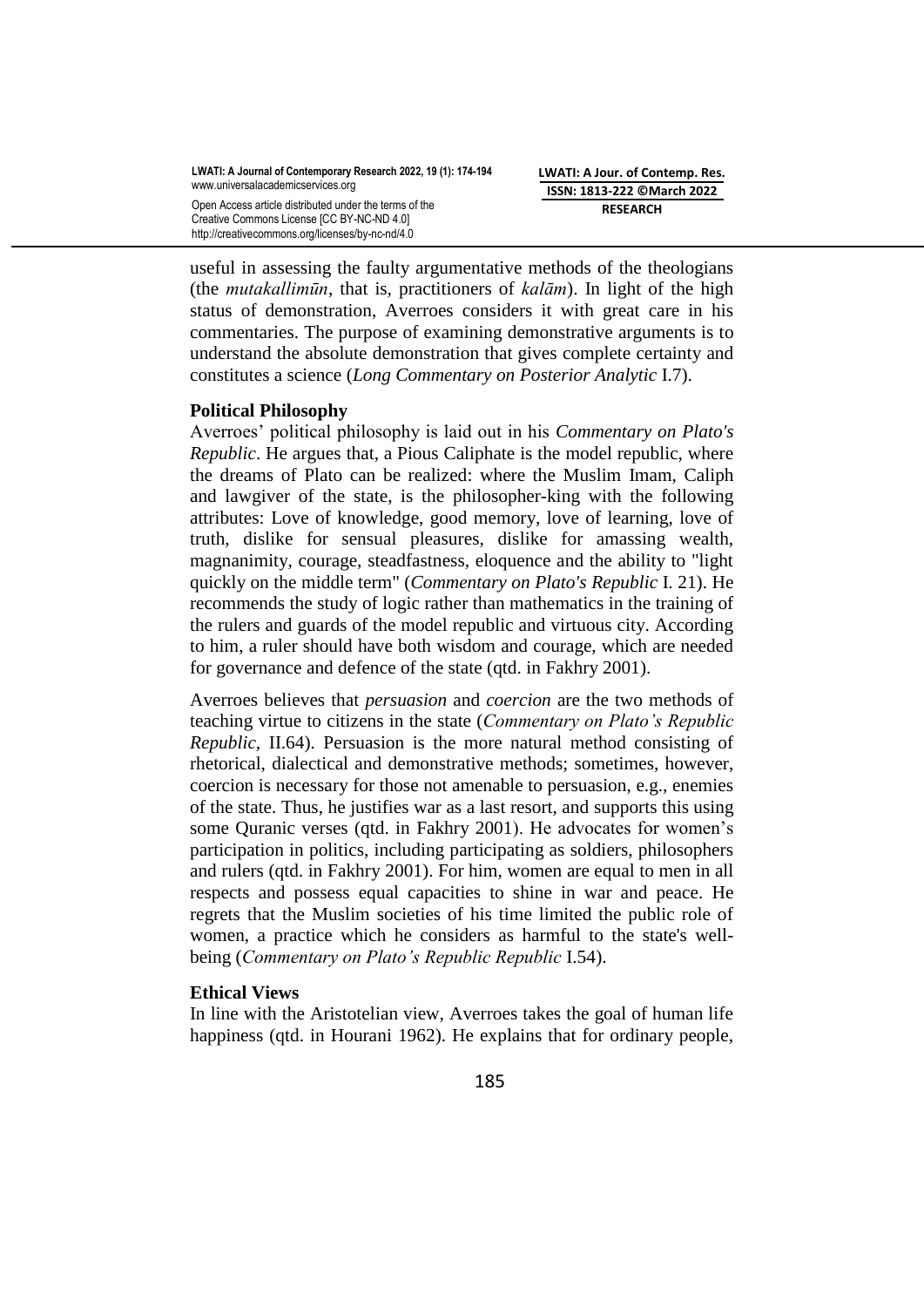Creative Commons License [CC BY-NC-ND 4.0] http://creativecommons.org/licenses/by-nc-nd/4.0 **LWATI: A Jour. of Contemp. Res. ISSN: 1813-222 ©March 2022 RESEARCH**

the ultimate guide to happiness is the Quran, which exhibits miraculous wisdom in the rules it sets out to promote human flourishing. But the ultimate human happiness, for those who are capable of it, is to become perfect in the theoretical sciences. Such perfection arrives when human beings *conjoin* themselves to the separate Agent Intellect (universal intellect associated with all human knowledge, which gives form to matter and facilitates human knowledge), which is to say that they pass from a partial conception of intelligible objects to a conception of the Agent Intellect itself. At this point a human being in some sense takes on an "eternal existence" (*Epistle on the Possibility of Conjunction*... 5.41), and is "made like unto God" (*Long Commentary on the De Anima of Aristotle, III.36 {501}), and even "becomes one of the eternal,* incorporeal beings‖ (*Epistle on the Possibility of Conjunction…* 5.40). Averroes sees this notion of *conjunction* (*itti*ṣ*āl*) between man and the Agent Intellect, as the goal of human life and human perfection that would be achieved through study, contemplation, philosophical speculation, negation of desires esspecially those relating to the senses, and with the assistance of prayer and the Quran (*Epistle on the Possibility of Conjunction…*, 15.103-104).

Regarding freewill and determinism, Averroes maintains that man is "neither the absolute master of his destiny nor bound by fixed immutable decrees, but that the truth lies in the middle" (qtd. in Ahmad 2021). Human actions, he says, depend partly on free-will and partly on external causes. These external causes spring from general laws of nature; and God alone knows their sequence. According to him, man should make utmost efforts to attain perfection which implies complete identification with the active universal intellect (qtd. in Ahmad 2021).

## **Psychological and Epistemological Views**

Averroes' views on psychology are expressed in his three commentaries on Aristotle's *De Anima.* In line with the Aristotelian tradition, Averroes postulates a special sort of substantial form—a soul—to account for living substances. For him, even in the mundane case of plants, the complexities of their operations require a special principle beyond what would be adequate for nonliving things: nutrition, for instance, "is ascribed to the soul because it is impossible for it to be ascribed to the powers of the elements" (*Long Commentary on*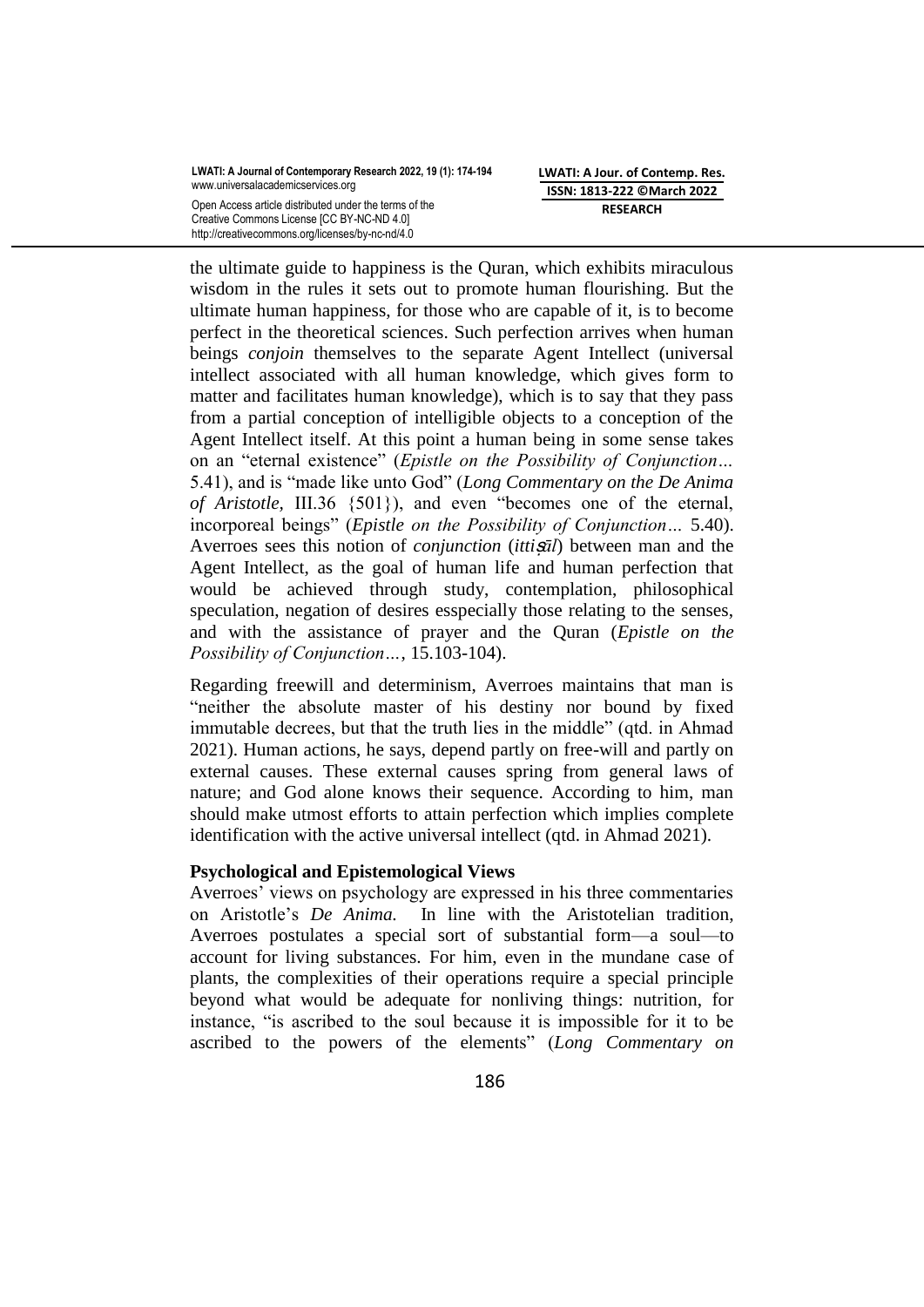Creative Commons License [CC BY-NC-ND 4.0] http://creativecommons.org/licenses/by-nc-nd/4.0 **LWATI: A Jour. of Contemp. Res. ISSN: 1813-222 ©March 2022 RESEARCH**

*Aristotle's De Anima,* II.14). He divided the soul into five faculties: the nutritive, the sensitive, the imaginative, the appetitive and the rational. The primary psychological faculty of all plants and animals is the nutritive or vegetative faculty, passed on through sexual generation. The remaining four higher faculties are dependent on the nutritive faculty and are really perfections of this faculty – the product of a nature urging to move higher and higher. The nutritive faculty uses natural heat to convert nutrients from potentiality to actuality, which are essential for basic survival, growth and reproduction of the living organism. This faculty is an active power which is moved by the heavenly body (Active Intellect). Meanwhile, the sensitive faculty is a passive power and is related to sensible forms and dependent upon the animal's physical senses (e.g. touch or vision). The imaginative faculty is dependent on the sensitive faculty. It differs from the sensitive faculty, however, by the fact that it can unite individual images of objects perceived separately. The imaginative faculty stimulates the appetitive faculty, which is understood as desire, since it imagines desirable objects.

The rational faculty, is unlike the imaginative faculty, in that it apprehends motion in a universal way and separate from matter. It has two divisions, the practical and theoretical, given to humans alone for their ultimate moral and intellectual perfection. The rational faculty is the power that allows humanity to create, understand and be ethical. In its effort to achieve perfection, the rational faculty moves from potentiality to actuality. In doing so it goes through a number of stages, know as the process of *intellection*. Averroes distinguished between degree of happiness and assigns every believer the happiness that corresponds to his intellectual capacity. For Averroes, the human soul is a separate substance ontologically identical with the Active Intellect; and when this Active Intellect is embodied in an individual human it is the material intellect. The material intellect is analogous to prime matter, in that it is pure potentiality able to receive universal forms. As such, the human mind is a composite of the material intellect and the passive intellect, which is the third element of the intellect. The passive intellect is identified with the imagination, which, as noted above, is the senseconnected finite and passive faculty that receives particular sensual forms. When the material intellect is actualized by information received, it is described as the speculative (habitual) intellect. As the speculative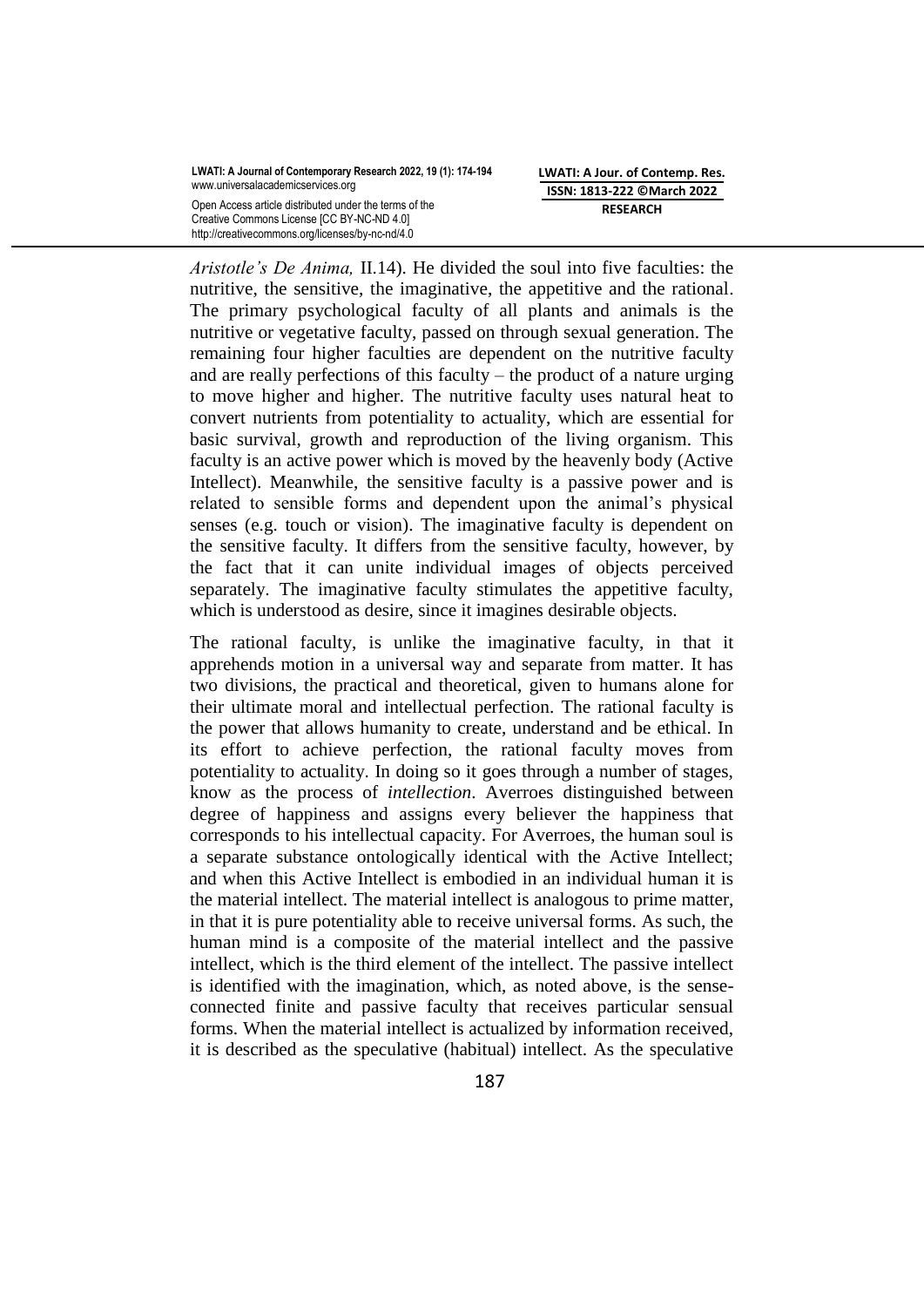**LWATI: A Journal of Contemporary Research 2022, 19 (1): 174-194** www.universalacademicservices.org

Open Access article distributed under the terms of the Creative Commons License [CC BY-NC-ND 4.0] http://creativecommons.org/licenses/by-nc-nd/4.0

**LWATI: A Jour. of Contemp. Res. ISSN: 1813-222 ©March 2022 RESEARCH**

intellect moves towards perfection, having the Active Intellect as an object of thought, it becomes the acquired intellect. In that, it is aided by the Active Intellect, perceived in the way Aristotle had taught, to acquire intelligible thoughts. This way, the soul's perfection occurs through having the Active Intellect as a greater object of thought.

Averroes' best known philosophical doctrine holds that there is only one intellect for all human beings. The doctrine is sometimes labelled "monopsychism", but this is a problematic term, since Averroes' unicity thesis concerns the intellect, not the soul. Averroes' theory has an epistemological and an ontological purpose. On the one hand, Averroes wants to explain how universal intelligibles can be known, on the other hand, he wants to account for Aristotle's claim that the intellect is pure potentiality and unmixed with the body (Long Commentary on Aristotle's De Anima. III.5). The material intellect is the basis of Averroes theory of "the unity of the intellect", according to which the material intellect, like the agent intellect, is a single, separate, eternal substance; and that there is only one material intellect, which is the same for all humans and is unmixed with human body (*Long Commentary on Aristotle's De Anima,* III. 5). The intellect is eternal continuously thinking about all that can be thought, using faculties (e.g., the brain) of individual humans as the basis for its thinking process. Averroes recognizes the audacity of supposing that human beings share in a single intellect, writing that "this claim came to me after long reflection and intense care, and I have not seen it in anyone else before me" (III.5). Averroes uses the concept of *fikr* (or *cogitatio* in Latin) to explain the process that happens in in the individual human brain, a process that contains not universal knowledge but "active consideration of particular things" the person has encountered (qtd. in [Adamson, 2](file:///C:/Users/vivian/Downloads/Averroes%20-%20Wikipedia.html%23CITEREFAdamson2016)016). The use of human faculty explains why even though we all share the material intellect, thinking can be an individual experience or simply count as *my* thinking. Each of us, therefore, partially controls the operation of this separate material intellect. *Its* operation is to think, but inasmuch as we each control our imagination, and the imagination is what triggers thought, it is appropriate to think of the thoughts we trigger as *our* thoughts, and to think of the two shared intellects, agent and material, as each a part of our soul (*Long Commentary on Aristotle's De Anima,* II.60{500}). However, for Averroes, universal knowledge is,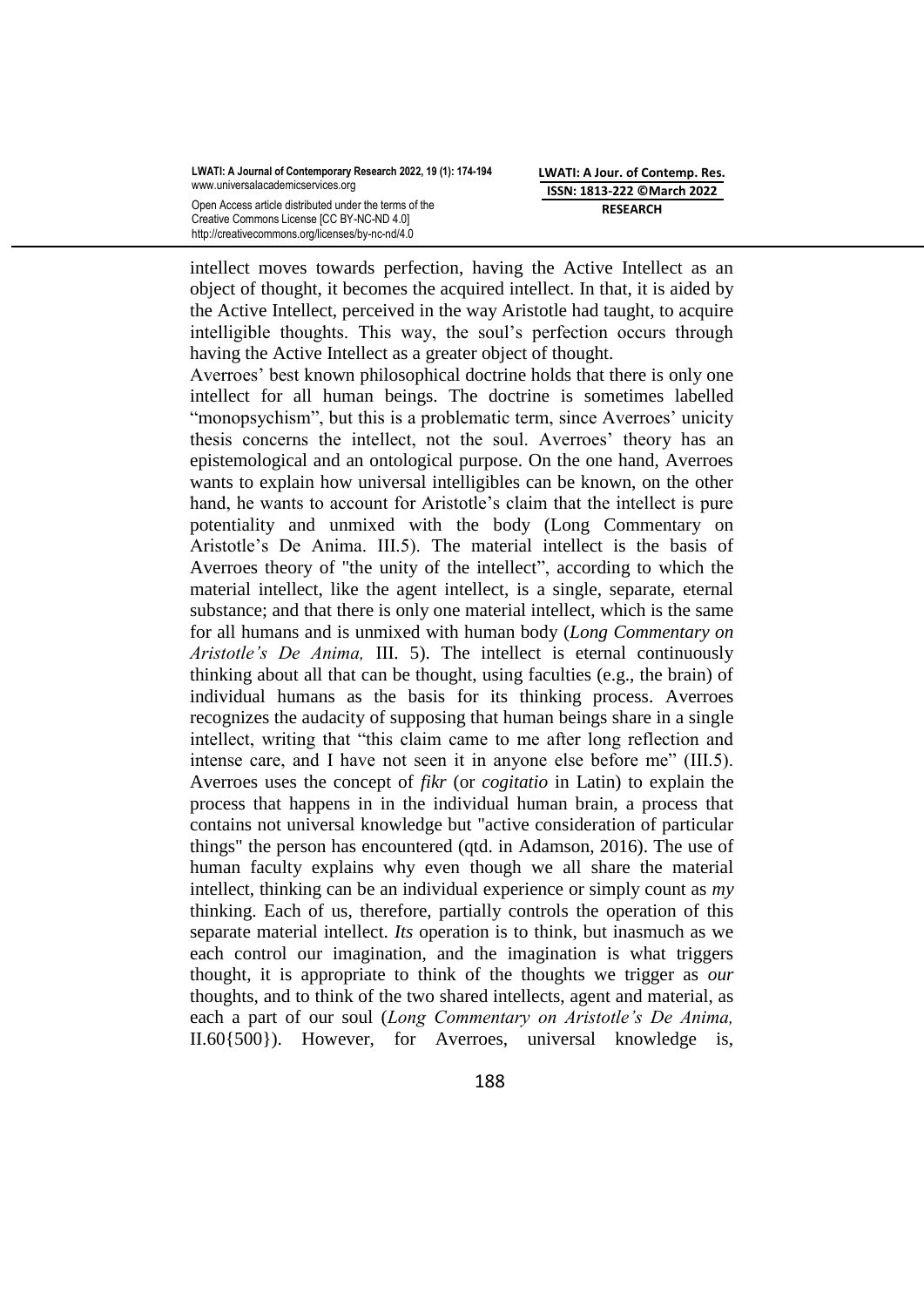**LWATI: A Jour. of Contemp. Res. ISSN: 1813-222 ©March 2022 RESEARCH**

Creative Commons License [CC BY-NC-ND 4.0] http://creativecommons.org/licenses/by-nc-nd/4.0

nevertheless possible because there is the universal capacity for knowledge through the material intellect. This theory, however, attracted controversy when Averroes's works entered Christian Europe. In 1229 [Thomas Aquinas](https://en.wikipedia.org/wiki/Thomas_Aquinas) made a detailed critique on it in his work, titled, *On the Unity of the Intellect against the Averroists* (Hasse 2020).

# **Views on Medicine**

Writings in medicine occupy an important place in Averroes' career. He authored of about twenty medical treatises including his encyclopaedic work "Kitābu'l Kulliyāt fī al-Tibb" (General Rules of Medicine), better known as "Colliget" in Latin. While his works in medicine indicate an in-depth theoretical knowledge in medicine of his time, he likely had limited expertise as a practitioner as he declares that, "it is this part of medicine that I believe restrains me from being perfect in this art. And that I haven't had much practice‖ (*Kulliyyāt* VII. 517).

Averroes sees medicine as "an art whose action is preserving health and curing disease, based on science and experience‖ (*Kulliyyāt* prol. 131). However, for the most part, Averroes' medical work follows the medical doctrine of Galen, an influential Greek physician and author from the 2nd century, which was based on [the four humors—](https://en.wikipedia.org/wiki/Humorism)blood, yellow bile, black bile, and phlegm, whose balance is necessary for the health of the human body – though at times, he was critical of Galen. Part of Averroes major contributions in his medical work include his observations on the retina. According to [Belen and Bolay](file:///C:/Users/vivian/Downloads/Averroes%20-%20Wikipedia.html%23CITEREFBelenBolay2009) (2009), "he might have been the first to recognize that [retina](https://en.wikipedia.org/wiki/Retina) was the part of the eye responsible for sensing light, rather than the [lens](https://en.wikipedia.org/wiki/Lens_(anatomy)) as was commonly thought". Another of his contributions is his departure from Galen and the medical theories of the time in his description of [stroke](https://en.wikipedia.org/wiki/Stroke) as produced by the brain and caused by an obstruction of the arteries from the heart to the brain [\(Belen et.](file:///C:/Users/vivian/Downloads/Averroes%20-%20Wikipedia.html%23CITEREFBelenBolay2009) al. 2009). He was also the first to describe the signs and symptoms of [Parkinson's disease](https://en.wikipedia.org/wiki/Parkinson%27s_disease) in his *Kulliyat*, although he did not give the disease a name.

## **Legacies on western philosophy**

Averroes looms particularly large over the history of western philosophy from the  $13<sup>th</sup>$  century, all the way through the Renaissance (Akasoy and Giglioni, 2010). This influence endures to our contemporary time. His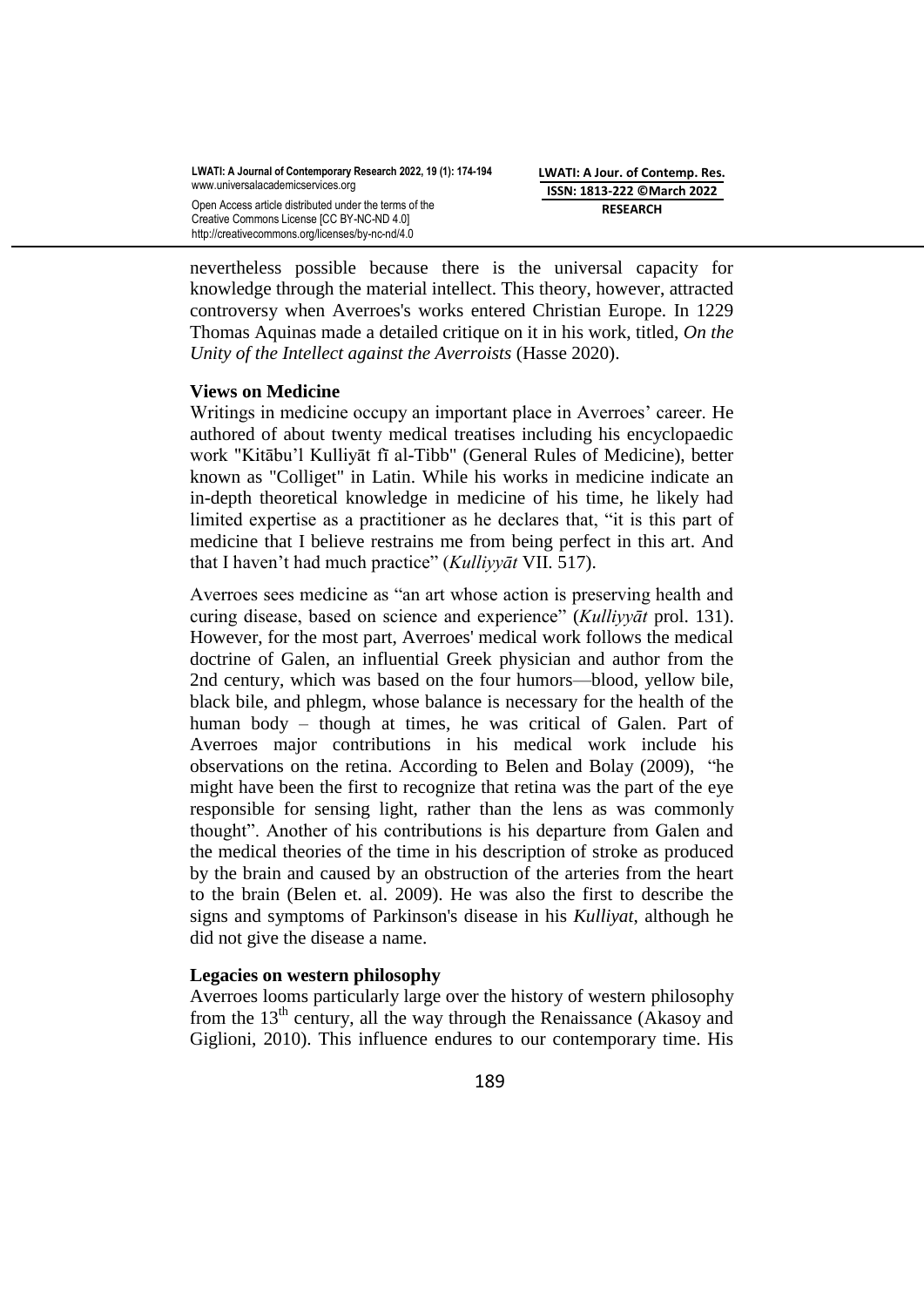**LWATI: A Journal of Contemporary Research 2022, 19 (1): 174-194** www.universalacademicservices.org

Open Access article distributed under the terms of the Creative Commons License [CC BY-NC-ND 4.0] http://creativecommons.org/licenses/by-nc-nd/4.0

**LWATI: A Jour. of Contemp. Res. ISSN: 1813-222 ©March 2022 RESEARCH**

enormous impacts and influences on western European philosophy arise essentially from his unique role as the teacher and paramount guide to Aristotle – who taught the west the mind of Aristotle through his massive commentaries. After the fall of the [Western Roman Empire](https://en.wikipedia.org/wiki/Western_Roman_Empire) in 476 AD, western Europe fell into a cultural decline that resulted in the loss of nearly all of the intellectual legacy of the Classical Greek scholars, including Aristotle (Farkhry 2001). During this time, Averroes's commentaries, which were translated into Latin and entered western Europe in the thirteenth century, provided an expert account of Aristotle's works and made them available again for the western European philosophers (Adamson, 2016). These commentaries, particularly re-awakened western European interest in Aristotle and Greek thinkers, an area of study that had been widely abandoned after the fall of the Roman Empire. Famous scholastics in the west as Thomas Aquinas believed him to be so important that they did not refer to him by name, but simply called, "The Commentator" (Crabb 2021).

His writings notably, attracted a strong circle of followers in the west, led by such prominent thirteenth-century as [Siger of Brabant](https://en.wikipedia.org/wiki/Siger_of_Brabant) and [Boethius of Dacia,](https://en.wikipedia.org/wiki/Boethius_of_Dacia) who propagated his philosophical views under the name, the *[Averroists](https://en.wikipedia.org/wiki/Latin_Averroism)*. His works were extensively studied and many commentaries written on several of them by many western scholars as the general run of scholars and students relied on Averroes as the supreme guide to Aristotle (Ben Ahmed 2021). Although many of his ideas were deemed contentious, especially since they were perceived as being incompatible with the core teachings of Christianity, yet, many leading Medieval Christian thinkers relied extensively on Averroes's works. Thus, even while Thomas Aquinas and other Medieval Christian philosopher as Albert the Great and John Don Scotus disagreed with Averroes on various high-profile questions, they gladly profited from and were greatly influence by Averroes' commentaries on numerous other matters. Aquinas, for instance, used Averroes' commentaries as his model, and heavily relived on Averroes' interpretation of Aristotle for most of his ideas on metaphysics, ethics and natural philosophy (Turner 1907). He referred to Averroes as "one who had, indeed, perverted the Peripatetic tradition, but whose words, nevertheless, should be treated with respect and consideration" (Turner 1907).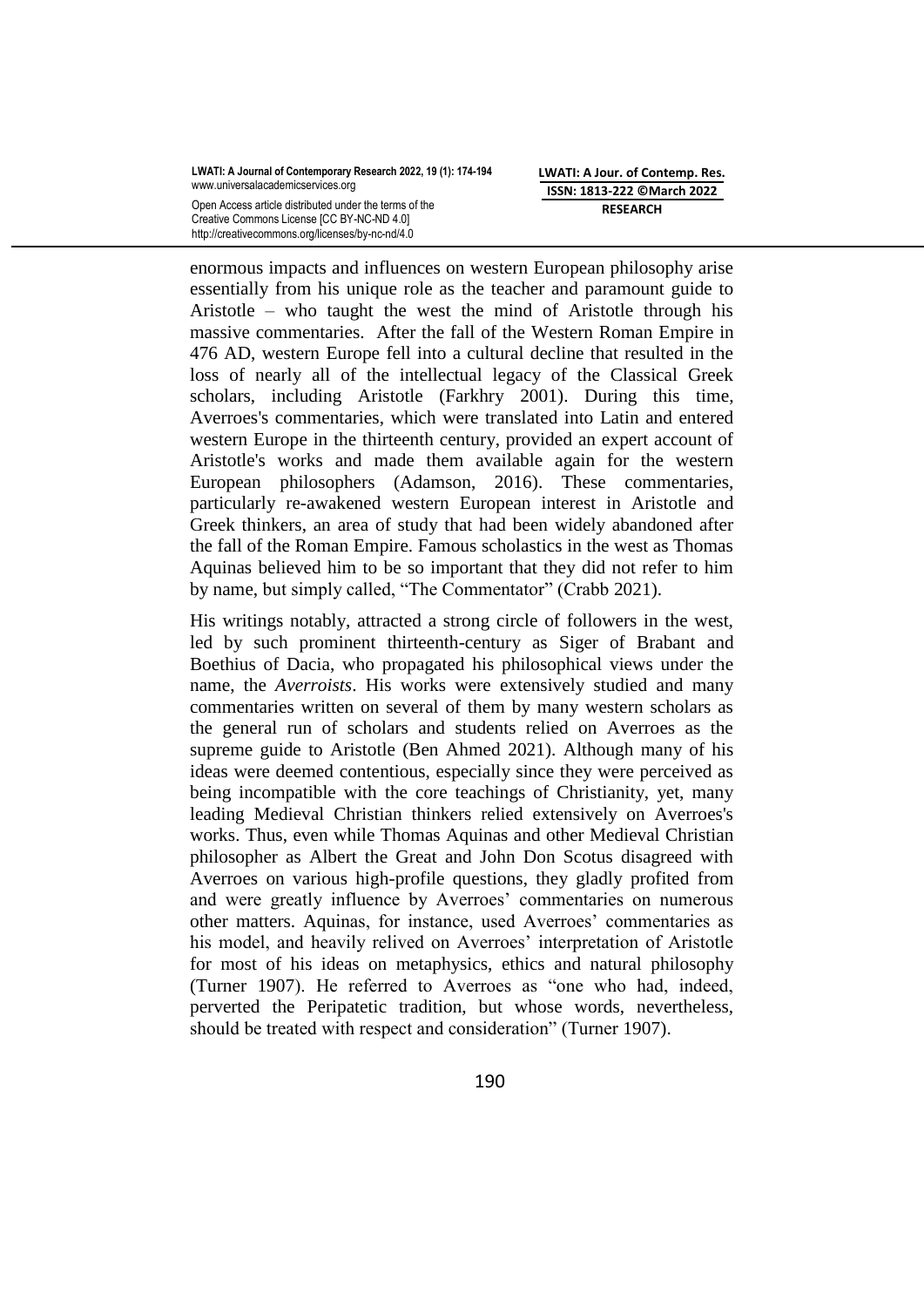Also, inspired by Averroes' theory of *Intellection*, Boethius of Dacia maintained that human happiness can be reached in this life, which is a happiness proportioned to human capacities, whereas the highest kind of happiness as such is reserved to the afterlife. His conviction that the philosopher's life is the only true life echoes the very self-confident and elitist stance taken by the Averroes (Hasse 2021).

Again, with his views on the on the compatibility of religion and philosophy, Averroes further laid the enduring foundation in western philosophy for the acknowledgement of the complementarity between faith and reason, as well as the rigorous philosophical analysis of religion, and logical demonstrate of religious truths. It is for this reason that he is sometime credited with the titles of the "father of free thought" (Guillaume 1945) and the "father of rationalism" (Gill 2009). His audacious philosophy, which encouraged classical learning and views, "set stage for the intellectual movement known as the Renaissance that came several centuries later" (Bracy 2021.).

Furthermore, among early Jewish scholars who were influenced by received Averroes's works was, Moses Maimonides, the visionary Jewish philosopher and prolific author (Sarah 2016). Maimonides, opened the way to a sort of adoption of Averroes as an unofficial, "Judaizing" interpreter of Aristotle among the Medieval Jewish thinkers. He set this tone in his letter to Samuel Ibn Tibbon: "Take care not to read Aristotle's books without the commentaries on them… by Averroes" (qtd. in Marx 1935). His views on active intellect, conjunction between human intellect and separate active intellect, and epistemology were largely influenced by Averroes. Other Jewish writers and thinkers, including [Samuel ibn Tibbon,](https://en.wikipedia.org/wiki/Samuel_ibn_Tibbon) [Judah ibn Solomon Cohen](https://en.wikipedia.org/wiki/Judah_ben_Solomon_ha-Kohen) and [Shem-Tov ibn Falaquera,](https://en.wikipedia.org/wiki/Shem-Tov_ibn_Falaquera) relied heavily on Averroes's texts for their works. A key role in transmitting to Jewish philosophers a direct knowledge of Averroes' philosophy was obviously played by the Arabic-into-Hebrew translations of his works, including Averroes' various commentaries on Aristotle's texts.

# **Conclusion**

Evidently, Averroes remains one of the most important and versatile philosophical geniuses in world history, whose encyclopedic thoughts were quite influential western Medieval world and have endured till date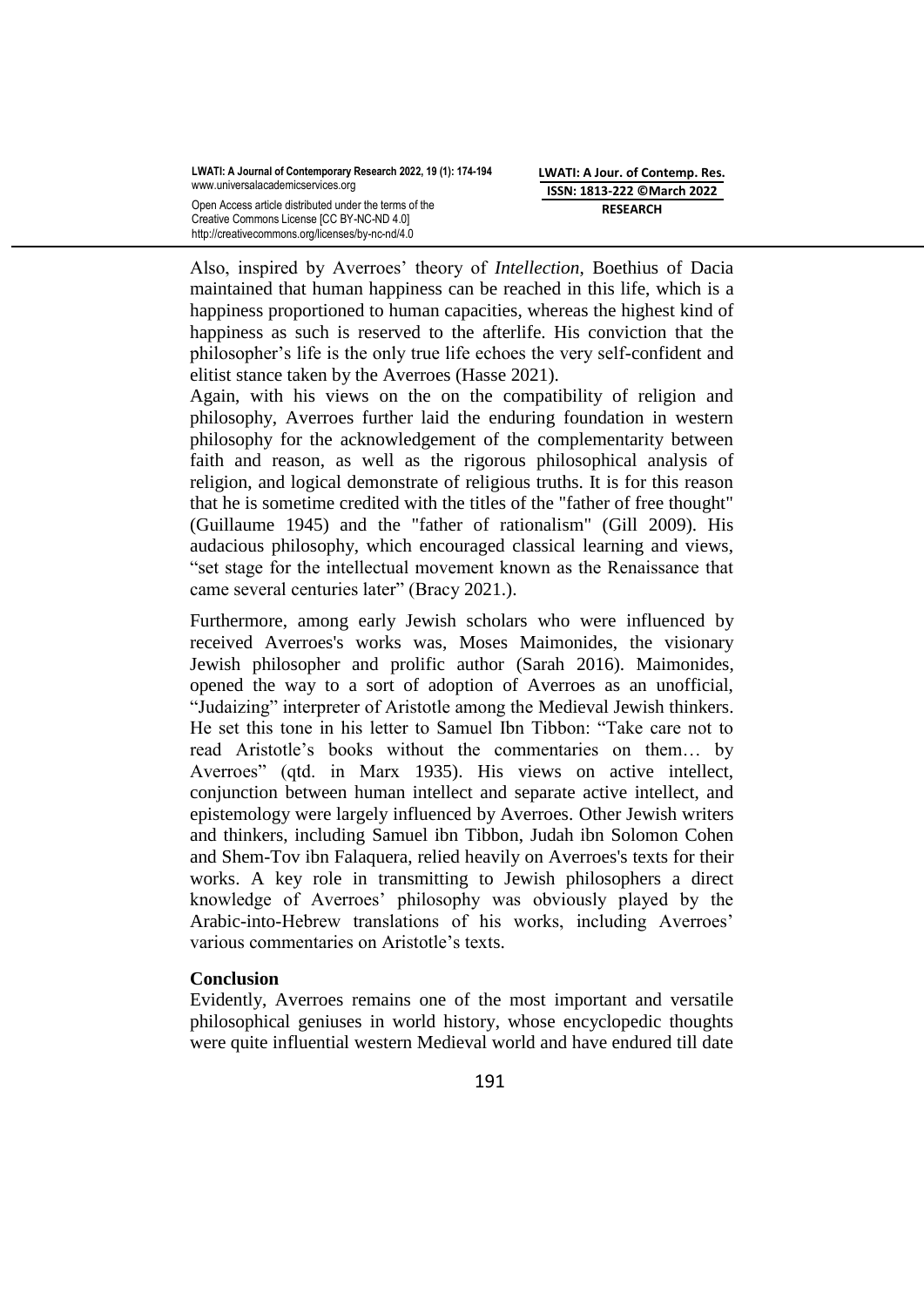in many ways. By every standard, this great Islamic philosopher and most learned exponent of Aristotelian philosophy in the world, occupies a unique place in the annals of western philosophy history. The enduring influence of his philosophical views in western philosophy is evident in many on-going philosophical themes and debates in metaphysics, ethics, philosophy of religion, politics and epistemology. His impacts and enduring influence on western philosophy, have thus, made the knowledge of his philosophy a wholesome imperative protocol for an objective appreciation of the roots of western philosophy.

## **References**

- [Adamson, Peter.](https://en.wikipedia.org/wiki/Peter_Adamson_(academic)) *[Philosophy in the Islamic World: A History of](https://books.google.com/books?id=KEpRDAAAQBAJ)  [Philosophy Without Any Gaps.](https://books.google.com/books?id=KEpRDAAAQBAJ)* Oxford: [Oxford University Press,](https://en.wikipedia.org/wiki/Oxford_University_Press) 2016.
- Ahmad, Jamil. 
"Ibn Rushd: Biography". *Renaissance*. 4. 9 (2021).  $\leftarrow$  / shttp://Www.Monthly-[Renaissance.Com/Issue/Content.Aspx](http://www.monthly-renaissance.com/Issue/Content.Aspx)*?.* Retrieved: 17 August, 2021.
- Akasoy, Anna A. and Guido Giglioni (eds.). Renaissance Averroism and Its Aftermath: Arabic Philosophy in Early Modern Europe. Dordrecht: Springer, 2010.
- [Arnaldez, Roger](https://en.wikipedia.org/wiki/Roger_Arnaldez)*. "Ibn Rushd". [The Encyclopaedia of Islam.](https://en.wikipedia.org/wiki/The_Encyclopaedia_of_Islam) New Edition. Vol. III. Eds. B. Lewis; V. L. Menage; C. Pellat; and J. Schacht.* [Leiden](https://en.wikipedia.org/wiki/Leiden) *and* [London](https://en.wikipedia.org/wiki/London)*:* [Brill](https://en.wikipedia.org/wiki/Brill_Publishers) and Luzac, 1986.
- Belen, Deniz and Hayrunnisa Bolay. "Averroës in the School of Athens: A Renaissance man and his contribution to Western thought and neuroscience". *[Neurosurgery.](https://en.wikipedia.org/wiki/Neurosurgery_(journal))* 64. 2. (2009): 374–381.
- Ben Ahmed, Fouad and Robert Pasnau, "Ibn Rushd (Averroes)". *The Stanford Encyclopedia of Philosophy* (Fall 2021 Edition). Ed. Edward N. Zalta. <https://plato.stanford.edu/archives/fall2021/entries/ibn-rushd/>. Retrieved: 15 August, 2021.
- Black, Deborah L. *Logic and Aristotle's* Rhetoric *and* Poetics *in Medieval Arabic Philosophy* Leiden: Brill, 1990.
- Bracy, Mary Ruth. "Ibn Rushd: Biography, Ouotes and Books". *Study.com.* study.com/academy/lesson/ibn-rushd-biographyquotes-books.html. Retrieved: 21 Dec., 2021.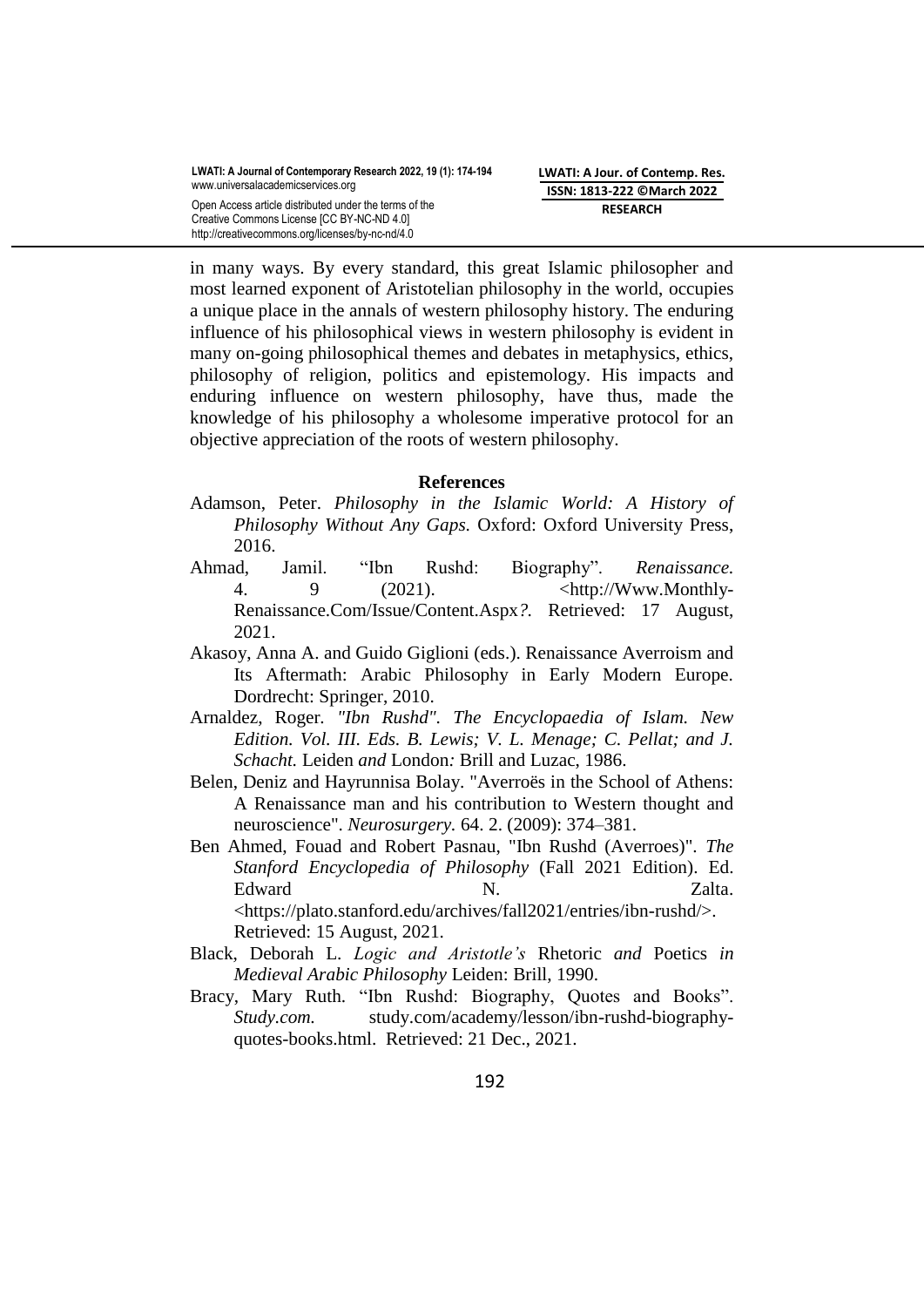Creative Commons License [CC BY-NC-ND 4.0]

http://creativecommons.org/licenses/by-nc-nd/4.0 Crabb, Jan. "Ibn Rushd (Averroes) and his impact in the West". The

*Culture Trip.* [www.theculture](http://www.theculture/) trip.com*.* Retrieved: 4 Sept., 2021. Dutton, Yasin. "The Introduction to Ibn Rushd's 'Bidayat al-Mujtahid'".

*Islamic Law and Society.* 1. 2 (1994): 188–205.

- Gill, John*. Andalucía: A Cultural History.* Oxford: [Oxford University](https://en.wikipedia.org/wiki/Oxford_University_Press)  [Press,](https://en.wikipedia.org/wiki/Oxford_University_Press) 2009.
- Guillaume, Alfred. *The Legacy of Islam*. Oxford: Oxford University Press, 1945.
- Fakhry 2001, Majid*. Averroes (Ibn Rushd): His Life, Works and Influence.* Oxford: Oneworld, 2001.
- Hasse, Dag Nikolaus. ["Influence of Arabic and Islamic Philosophy on](https://plato.stanford.edu/archives/fall2014/entries/arabic-islamic-influence/)  [the Latin West".](https://plato.stanford.edu/archives/fall2014/entries/arabic-islamic-influence/) Ed. Edward N. Zalta. *The [Stanford Encyclopedia](https://en.wikipedia.org/wiki/Stanford_Encyclopedia_of_Philosophy)  [of Philosophy.](https://en.wikipedia.org/wiki/Stanford_Encyclopedia_of_Philosophy)* (Fall 2021). *[https://plato.stanford.edu.archives/fall2021/emtries.islamic](https://plato.stanford.edu.archives/fall2021/emtries.islamic-influence)[influence](https://plato.stanford.edu.archives/fall2021/emtries.islamic-influence)*. Retrieved: 15 August, 2021.
- Hasse, D. N. Avicenna's De Anima in the Latin West: The Formation of a Peripatetic Philosophy of the Soul,1160–1300. London: The Warburg Institute – Nino Aragno Editore, 2000.
- Hillier, H. Chad. "Ibn Rushd (Averroes) (1126-1198)". *Internet Encyclopedia of Philosophy*. 2004. [https://iep.utm.edu/ibnrushd/#H1.](https://iep.utm.edu/ibnrushd/#H1) Retrieved: August 15, 2021.
- Hourani, George F. "Averroes on Good and Evil." *Studia Islamica*. 16 (1962): 13–40.
- Ibn Rushd. *Exposition of the Methods of Proof Concerning Religious Doctrines* (*Al-Kashf ʿan manāhij al-adillah fī ʿaqāʾid al-millah*, ed. Mus t afā Hanfī). Beirut: Markaz Dirāsāt al-Wahdah al- $\Box$  Arabīyah, 1998.
- \_\_\_\_\_\_*. Al-Kulliyyāt fī al-*ṭ*ibb*. Ed. Murād Maḥ fūẓ . Beirut: Markaz Dirāsāt al-Wah da al-□ Arabiyya, 1999).
	- \_\_\_\_\_\_*. Commentary on Aristotle's Metaphysics.* Trans. Charles Genequand. Leiden: Brill, 1984.
	- \_\_\_\_\_\_*. Commentary on Plato's Republic*. Ed. and Trans. Erwin J. Rosenthal. Cambridge: Cambridge University Press, 1956.
- \_\_\_\_\_\_*. Long Commentary on the De anima of Aristotle*. Trans. Richard C. Taylor and Thérèse-Anne Druart. New Haven: Yale University Press, 2009.